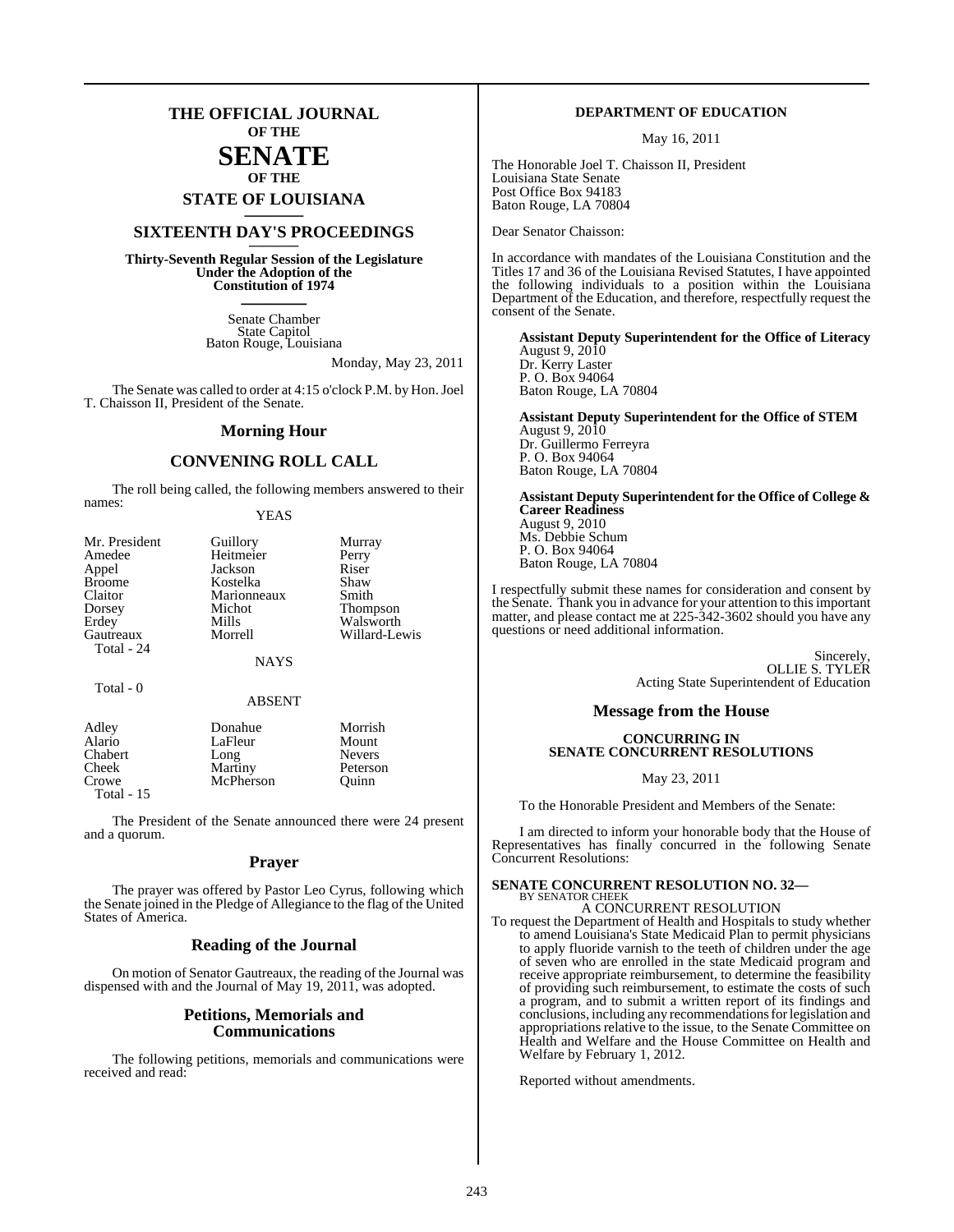# **Page 2 SENATE 16th DAY'S PROCEEDINGS**

May 23, 2011

#### **SENATE CONCURRENT RESOLUTION NO. 33—**

BY SENATORS BROOME, ALARIO, APPEL, CROWE, MARTINY, MICHOT, SMITH AND THOMPSON A CONCURRENT RESOLUTION

To memorialize the Congress of the United States to sustain home energy assistance for at-risk Louisianians and to declare June 2011 as "Save LIHEAP" Month.

Reported without amendments.

Respectfully submitted, ALFRED W. SPEER Clerk of the House of Representatives

#### **Privilege Report of the Legislative Bureau**

#### May 23, 2011

To the President and Members of the Senate:

I am directed by your Legislative Bureau to submit the following report:

The following bills are approved as to construction and duplication. We advise and suggest the following amendments to the engrossed and reengrossed bills.

**HOUSE BILL NO. 107—** BY REPRESENTATIVES TALBOT, BILLIOT, CONNICK, HENRY, LABRUZZO, LIGI, LOPINTO, TEMPLET, AND WILLMOTT AND SENATORS APPEL, MARTINY, MORRELL, AND QUINN AN ACT

To amend and reenact R.S. 22:1923(introductory paragraph) and to enact R.S. 22:1923(1)(j), relative to fraudulent insurance acts; to define certain activity toward a self-insured governmental entity that maintains a self-insured loss fund or risk pool as such an act; and to provide for related matters.

Reported without amendments.

**HOUSE BILL NO. 137—** BY REPRESENTATIVE CORTEZ AN ACT

To enact R.S. 22:1567, relative to producer compensation; to authorize producers and certain insurers or policyholders to negotiate any combination of commissions, fees, or fees in lieu of commissions, for certain insurance coverages; and to provide for related matters.

Reported without amendments.

#### **HOUSE BILL NO. 148—** BY REPRESENTATIVE AUBERT

AN ACT

To enact R.S.  $22:613(A)(1)(c)$ , relative to domestic insurers; to expand the definition of company-action level event; and to provide for related matters.

Reported without amendments.

#### **HOUSE BILL NO. 259—**

BY REPRESENTATIVE KLECKLEY AN ACT

To amend and reenact R.S. 32:900(B)(2)(c), relative to motor vehicle liability policies; to provide minimum liability limits for property damage under certain circumstances; and to provide for related matters.

Reported without amendments.

#### **HOUSE BILL NO. 275—**

BY REPRESENTATIVE BISHOP AN ACT

To amend and reenact R.S. 22:867(C) and 873, relative to the methods of delivery of an insurance policy or evidence of insurance; to provide for methods of transmitting insurance policies and supporting documents; to provide for electronic transaction of documents; and to provide for related matters.

Reported without amendments.

# **HOUSE BILL NO. 283—** BY REPRESENTATIVE AUBERT

AN ACT To amend and reenact R.S. 22:901(A), (B), (C)(1) and (3), and (D)(1)(introductory paragraph) and (a) and (2), 902, 904, 905, 906, 907, 910, 912(A), (B)(1), (C), (D)(1)(b), (E), and (F), 913, 914, 915(B), 931, 932(B)(introductory paragraph) and (1), (D)(introductory paragraph) and (2), and (E), 934, 935,  $936(A)(1)$ (introductory paragraph) and  $(2)$ ,  $(B)$ ,  $(D)(1)$ ,  $(2)$ , and  $(4)$ ,  $(E)$ ,  $(F)(1)$ ,  $(G)(1)$ ,  $(4)$ , and  $(8)$ (introductory paragraph) and (b) and (d) through (g),  $(I)(1)$ ,  $(J)(1)$ ,  $(2)$ ,  $(3)$ , and  $(5)$ ,  $(K)(1)(g)$ and  $(h)$ ,  $941(B)$ (introductory paragraph) and  $(6)$ , 942(introductory paragraph) and  $(1)$ ,  $(10)(b)$ , and  $(11)$ , 943(D)(2), 944(A), 951(A), 952(A)(2), (B)(introductory paragraph) and (4), and (J),  $961$ ,  $1541$ ,  $1542(1)$ ,  $(4)$ ,  $(6)$ ,  $(9)$ ,  $(11)$ ,  $(14)$ , and  $(18)$ ,  $1544(B)(5)$  through  $(8)$  and  $(D)$ ,  $1545(I)(1)($ introductory paragraph),  $1546(A)(3)$ ,  $(D)(4)$ , and  $(F)$ ,  $1547(A)(10)$ , (C)(2), (D), (E), (G), (H), and (I)(3), 1548(A)(1) and (3), (B)(2) and (3)(b), (D)(2), and (E),  $1549(B)(4)$  and (5),  $(C)$ ,  $(D)$ ,  $(E)$ (introductory paragraph),  $(F)$ , and  $(H)$ , 1550 $(A)(2)$ ,  $(B)(1)$  and  $(d)$  and  $(2)$ ,  $(\overrightarrow{C})$ ,  $(\overrightarrow{D})$ ,  $(\overrightarrow{E})$ (introductory paragraph), and (H), 1554(G), 1555, 1556(A), (B), and (C), 1557(B)(1) and (2),  $1558(B)(3)$  and (4), (C), and (D),  $1559(C)$ , (D)(1), and  $(E)(1)$ ,  $1562(C)(1)(b)$  and (d),  $(E)(2)$ , and  $(H)(introductory)$ paragraph) and (4),  $1564(A)(2)$ ,  $(B)(1)(a)$ , and  $(C)$ ,  $1571$ , 1573(C) through (G),  $(I)(1)(a)$ ,  $(K)$ ,  $(L)$ , and  $(M)$ , 1574 $(A)$ through  $(D)(1)$ ,  $1575(C)(2)$  and  $(D)$ ,  $1583$ , the heading of R.S. 22:1584, 1585(C), 1591, 1592, 1593(A)(introductory paragraph) and (1), 1594(introductory paragraph), 1595, 1597, 1598(C), 1599(A) and (C)(introductory paragraph), 1600(B)(introductory paragraph), 1603(1) and (3), 1604(A)(2), 1605, 1622, 1623(A),  $(B)$ ,  $(D)$ , and  $(F)$ , 1624, 1625(A) and  $(H)$ , 1627(A)(2), the heading of Part III of Chapter 5 of the Louisiana Revised Statutes of 1950, 1641(introductory paragraph), (1)(introductory paragraph), (c), (g), and (j), (4), and  $(7)$ , 1642(A) and (C),  $\overline{1644(D)}$ ,  $1651(\overline{B})(6)$ ,  $(\overline{D})$ ,  $(H)(1)$ , and  $(I)(1)$ , 1652, 1654(A)(introductory paragraph) and (C)(introductory paragraph), 1657, 1662(6)(a)(introductory paragraph) and (14),  $166\tilde{4}$ (A) and (C)(2),  $1665(A)$ (introductory paragraph) and (1), 1669, 1670(A)(2) and (D), 1671(A), (B)(2), and (C), 1673(C), 1693(A), 1694(A), 1696(A), 1697, 1698(A)(2) and (D), 1699(A)(3), (B), and (F), 1704(E)(1)(a) and (b), 1706(F), 1722, 1723(A)(introductory paragraph), (B)(introductory paragraph) and (2), (D), and (F),  $172\overline{4}(5)$ ,  $172\overline{6}(A)$  and (B),  $1727(A)(1)$ , (2), (3), (4)(introductory paragraph), (7), and (8), (B)(4), (C), and (F), 1728(6), 1729(A) and (F), 1731(A)(2), 1741, 1747, 1761, 1763(B), 1767, and 1768; to enact R.S. 22:821(B)(31), (32), and (33), 1557(C), 1641(8) and (9), and 1766(C); and to repealR.S. 22:1546(G) and (H), 1566, 1746(E), 1751, and 1769, all relative to technical recodification of certain provisions of the Louisiana Insurance Code, including correction of citations, updates of terms and language, reorganization of provisions, elimination of obsolete or ineffective provisions, harmonizing of inconsistent provisions, and consolidating all provisions authorizing fees; and to provide for related matters.

Reported with amendments.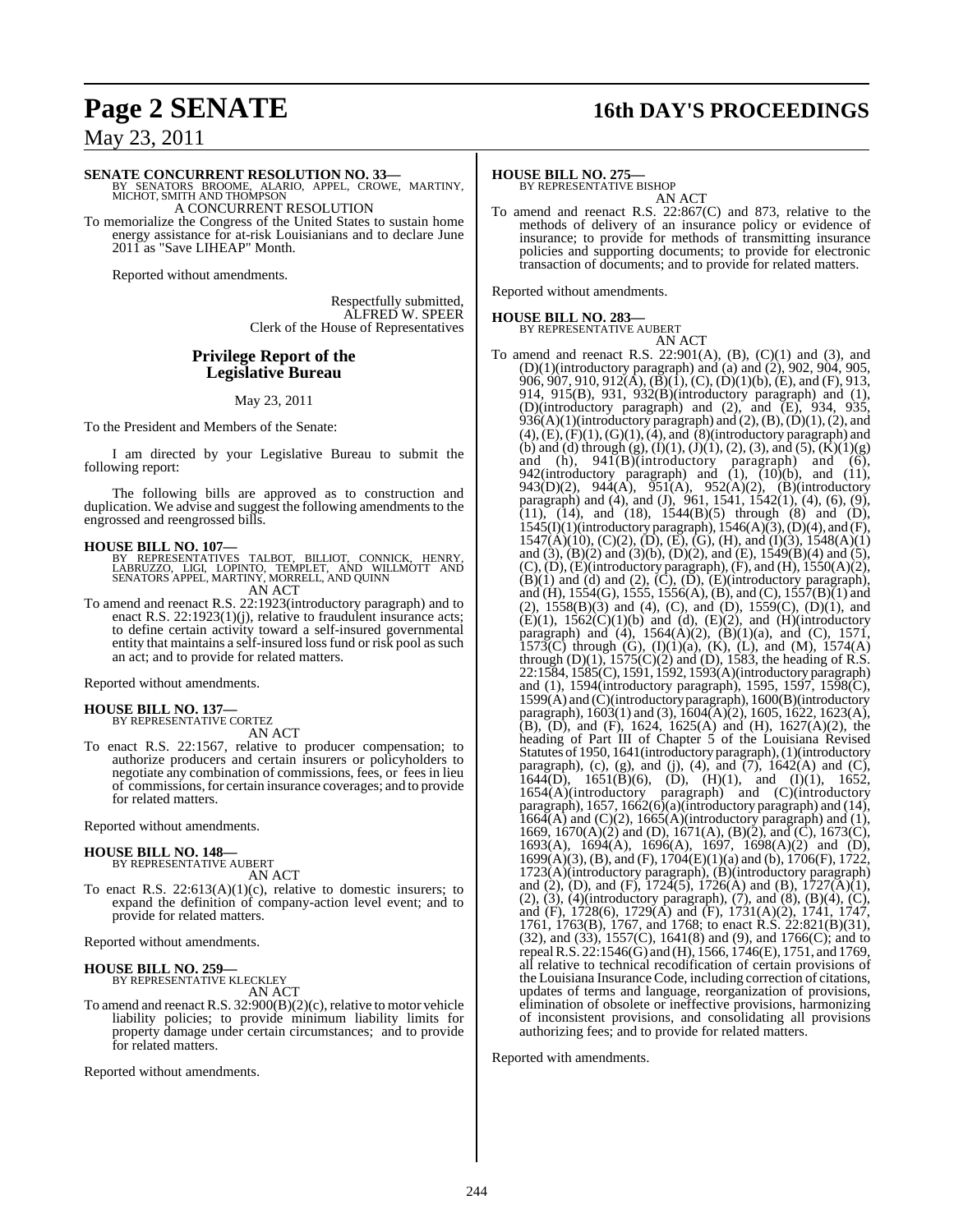# **16th DAY'S PROCEEDINGS Page 3 SENATE**

# May 23, 2011

#### **LEGISLATIVE BUREAU AMENDMENTS**

Amendments proposed by Legislative Bureau to Reengrossed House Bill No. 283 by Representative Aubert

#### AMENDMENT NO. 1

On page 2, line 11, before "1726 (A)" change "1724 (5)," to "1724  $(introducing a)$  and  $(5)$ ,

#### AMENDMENT NO. 2

On page 2, line 11, following "1726  $(A)$  and  $(B)$ ," and before " $(2)$ ,  $(3)$ " change "1727  $(A)(1)$ ," to "1727  $(A)(\text{introducing paragraph}),$  $(1),$ "

#### AMENDMENT NO. 3

On page 3, line 19, following "(D), and (F)," and before "1726 (A)" change "1724(5)," to "1724(introductory paragraph) and (5),"

#### AMENDMENT NO. 4

On page 3, line 20, before "(2), (3), (4)" change "1727(A)(1)," to "1727(A)(introductory paragraph), (1),"

AMENDMENT NO. 5 On page 74, line 17, before "The" insert "(5)"

AMENDMENT NO. 6 On page 74, line 18, before "Appropriate" change "(5)" to "(6)"

AMENDMENT NO. 7 On page 74, line 27, before "The" change " $(6)$ " to " $(7)$ "

AMENDMENT NO. 8 On page 75, line 1, change "(7)" to "(8)"

AMENDMENT NO. 9 On page 75, line 6, following "the claim" and before ":" insert "meets at least one of the following criteria"

AMENDMENT NO. 10 On page 75, lines 8, 9, 10, change ";" to "."

AMENDMENT NO. 11 On page 75, line 11, following "months" change "; or" to "."

AMENDMENT NO. 12 On page 75, line 22, change "(8)" to "(9)"

AMENDMENT NO. 13 On page 75, line 24, change " $(9)$ " to " $(10)$ "

AMENDMENT NO. 14 On page 83, line 23, following "listed above" and before "this Paragraph" change "in" to "pursuant to"

AMENDMENT NO. 15 On page 85, line 11, following "in" and before "home" change "their" to "his"

AMENDMENT NO. 16 On page 86, line 14, following "accordance" and before "with" delete "and compliance"

#### **HOUSE BILL NO. 398—** BY REPRESENTATIVE ANDERS

AN ACT

To amend and reenact R.S. 22:905(A)(2), relative to life insurance policies; to provide with respect to written notice required before lapsing life policies; to require notice be sent to the insured and assignee; and to provide for related matters.

Reported without amendments.

#### **HOUSE BILL NO. 446—**

BY REPRESENTATIVES LITTLE AND ELLINGTON AN ACT

To amend and reenact R.S. 22:885(D), relative to cancellation of an insurance policy by the insured; to provide for limited applicability of cancellation provisions; to exclude credit property and casualty insurance fromcancellation requirements; and to provide for related matters.

Reported without amendments.

Respectfully submitted, ROB MARIONNEAUX Chairman

### **Adoption of Legislative Bureau Report**

On motion of Senator Marionneaux, the Legislative Bureau amendments were adopted and the Bills and Joint Resolutions were read by title and passed to a third reading.

#### **Introduction of Senate Resolutions**

SENATE RESOLUTION NO. 49—<br>BY SENATORS MARIONNEAUX, ADLEY, ALARIO, AMEDEE, APPEL, BROOME, CHABERT, CHAISSON, CHEEK, CLAITOR, CROWE, DONAHUE, DORSEY, ERDEY, GAUTREAUX, GUILLORY, HEITMEIER, JACKSON, KOSTELKA, LAFLEUR, LONG, M

## A RESOLUTION

To express the sincere condolences of the Senate of the Legislature ofLouisiana to the family ofLouisiana National Guard Sergeant Micah David upon his untimely death after battling cancer, and for his brave and faithful service to our state and nation during our Global War on Terrorism.

The bill was read by title and placed on the Calendar for a second reading.

#### **SENATE RESOLUTION NO. 50—**

BY SENATORS MARIONNEAUX, ADLEY, ALARIO, AMEDEE, APPEL,<br>BROOME, CHABERT, CHAISSON, CHEEK, CLAITOR, CROWE,<br>DONAHUE, DORSEY, ERDEY, GAUTREAUX, GUILLORY, HEITMEIER,<br>JACKSON, KOSTELKA, LAFLEUR, LONG, MARTINY, MCPHERSON,<br>MICHOT, A RESOLUTION

To express the sincere condolences of the Senate of the Legislature of Louisiana upon the death of United States Marine Corps Lance Corporal Caleb G. Genin in a boating accident.

The bill was read by title and placed on the Calendar for a second reading.

**SENATE RESOLUTION NO. 51—**<br>BY SENATORS MARIONNEAUX, ADLEY, ALARIO, AMEDEE, APPEL, BROOME, CHABERT, CHAISSON, CHEEK, CLAITOR, CROWE, DONAHUE, DORSEY, ERDEY, GAUTREAUX, GUILLORY, HEITMEIER, JACKSON, KOSTELKA, LAFLEUR, LONG, A RESOLUTION

#### To express the sincere condolences of the Senate of the Legislature of Louisiana to the family of United States Army Specialist Christopher Langley upon histragic and untimely death, and for his brave and heroic service in support of the Global War on Terrorism.

The bill was read by title and placed on the Calendar for a second reading.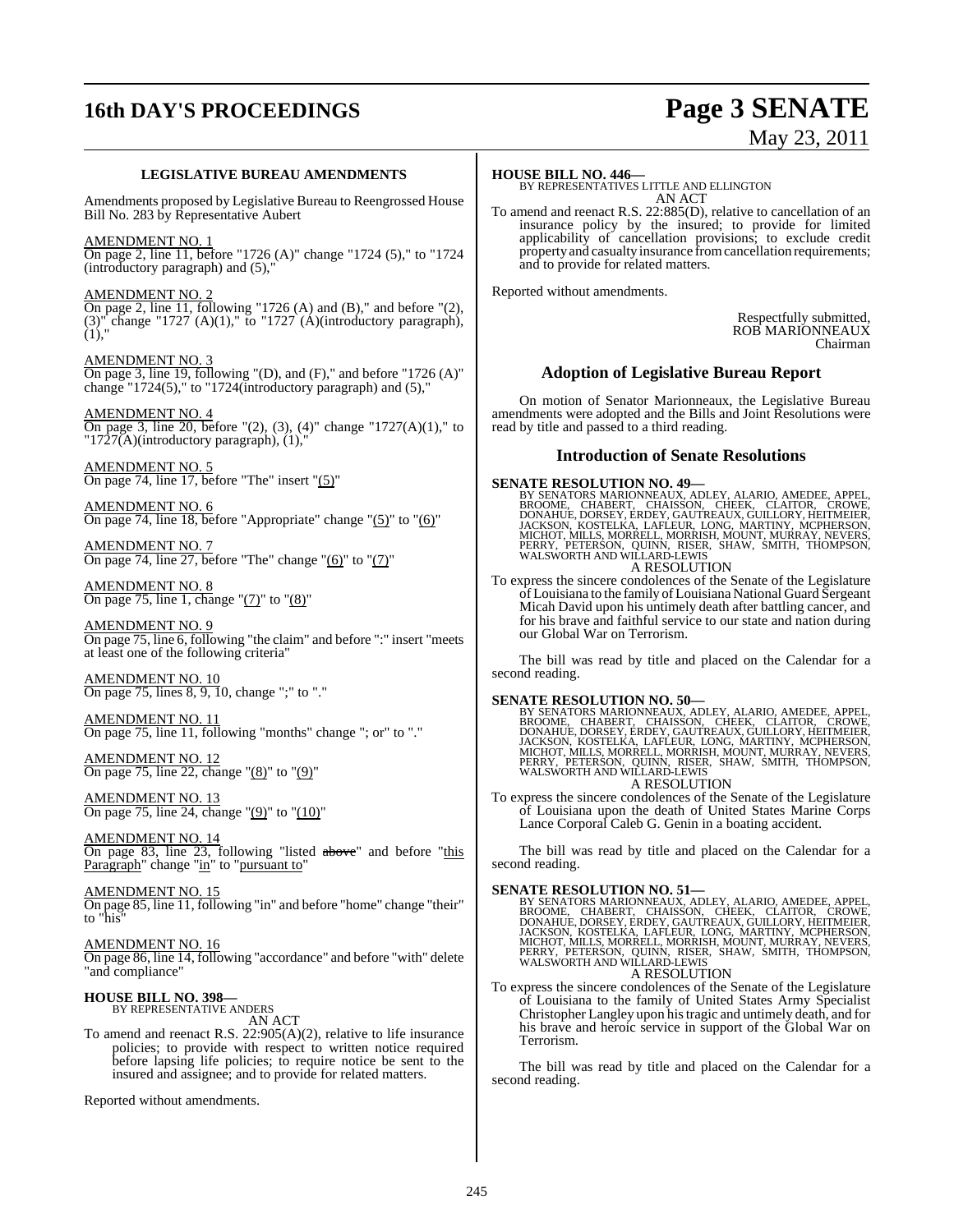# **Page 4 SENATE 16th DAY'S PROCEEDINGS**

## May 23, 2011

SENATE RESOLUTION NO. 52—<br>BY SENATORS MARIONNEAUX, ADLEY, ALARIO, AMEDEE, APPEL, BROOME, CHABERT, CHAISSON, CHEEK, CLAITOR, CROWE, DONAHUE, DORSEY, ERDEY, GAUTREAUX, GUILLORY, HEITMEIER, JACKSON, KOSTELKA, LAFLEUR, LONG, M A RESOLUTION

To express the sincere condolences of the Senate of the Legislature of Louisiana to the family of United States Navy Petty Officer 2<sup>nd</sup> Class Brandon Jay Stone upon his tragic and sudden death, and for his bravery and commitment to serving his country in its armed forces.

The bill was read by title and placed on the Calendar for a second reading.

SENATE RESOLUTION NO. 53—<br>BY SENATORS MARIONNEAUX, ADLEY, ALARIO, AMEDEE, APPEL, BROOME, CHABERT, CHAISSON, CHEEK, CLAITOR, CROWE, DONAHUE, DORSEY, ERDEY, GAUTREAUX, GUILLORY, HEITMEIER, JACKSON, KOSTELKA, LAFLEUR, LONG, M

A RESOLUTION

To express the sincere condolences of the Senate of the Legislature of Louisiana to the family of Louisiana Army National Guardsman Major Ronald Wayne Culver, Jr., upon his death in combat in Operation Iraqi Freedom.

The bill was read by title and placed on the Calendar for a second reading.

#### **SENATE RESOLUTION NO. 54—**

BY SENATORS MARIONNEAUX, ADLEY, ALARIO, AMEDEE, APPEL,<br>BROOME, CHABERT, CHAISSON, CHEEK, CLAITOR, CROWE,<br>DONAHUE, DORSEY, ERDEY, GAUTREAUX, GUILLORY, HEITMEIER,<br>JACKSON, KOSTELKA, LAFLEUR, LONG, MARTINY, MCPHERSON,<br>MICHOT, A RESOLUTION

To express the sincere condolences of the Senate of the Legislature of Louisiana to the family of United States Army Sergeant Joshua AbramTomlinson upon his death in combat in Operation Enduring Freedom.

The bill was read by title and placed on the Calendar for a second reading.

SENATE RESOLUTION NO. 55—<br>BY SENATORS MARIONNEAUX, ADLEY, ALARIO, AMEDEE, APPEL, BROOME, CHABERT, CHAISSON, CHEEK, CLAITOR, CROWE, DONAHUE, DORSEY, ERDEY, GAUTREAUX, GUILLORY, HEITMEIER, JACKSON, KOSTELKA, LAFLEUR, LONG, M A RESOLUTION

To express the sincere condolences of the Senate of the Legislature of Louisiana to the family of United States Army Private First Class Nicholas Mathews upon his tragic and untimely death, and for his brave and dedicated service to his country in its armed forces.

The bill was read by title and placed on the Calendar for a second reading.

#### **SENATE RESOLUTION NO. 56—**

BY SENATORS MARIONNEAUX, ADLEY, ALARIO, AMEDEE, APPEL,<br>BROOME, CHABERT, CHAISSON, CHEEK, CLAITOR, CROWE,<br>DONAHUE, DORSEY, ERDEY, GAUTREAUX, GULLORY, HEITMEIER,<br>JACKSON, KOSTELKA, LAFLEUR, LONG, MARTINY, MCPHERSON,<br>MICHOT,

#### A RESOLUTION

To express the sincere condolences of the Senate of the Legislature of Louisiana to the family of United States Army Staff Sergeant Quadi S. Hudgins upon his death while serving his country in the Global War on Terrorism in Iraq.

The bill was read by title and placed on the Calendar for a second reading.

#### **SENATE RESOLUTION NO. 57—** BY SENATOR MILLS

A RESOLUTION

To commend Maritime International, Inc., for receiving the 2011 Lantern Award.

The bill was read by title and placed on the Calendar for a second reading.

## **Introduction of Senate Concurrent Resolutions**

Senator Thompson asked for and obtained a suspension of the rules to read Senate Concurrent Resolutions a first and second time.

# **SENATE CONCURRENT RESOLUTION NO. 38—** BY SENATOR THOMPSON

A CONCURRENT RESOLUTION

To express the sincere condolences of the Legislature of Louisiana upon the death of Dr. Foster Jay Taylor.

The bill was read by title and placed on the Calendar for a second reading.

## **SENATE CONCURRENT RESOLUTION NO. 39—** BY SENATOR GAUTREAUX AND REPRESENTATIVE PEARSON A CONCURRENT RESOLUTION

To commend Mrs. Suzanne D. Adams, retirement benefits administrator for the Louisiana State Employees' Retirement System, on the occasion of her retirement.

The bill was read by title and placed on the Calendar for a second reading.

# **SENATE CONCURRENT RESOLUTION NO. 40—** BY SENATOR CHEEK

A CONCURRENT RESOLUTION

To urge and request the Department of Health and Hospitals and the Louisiana Ambulance Alliance to work in collaboration through the Emergency Medical Services Professional Working Group to meet certain goals and to report to the Senate and House committees on health and welfare by February 1, 2012.

The resolution was read by title and referred by the President to the Committee on Health and Welfare.

#### **SENATE CONCURRENT RESOLUTION NO. 41—** BY SENATOR BROOME

A CONCURRENT RESOLUTION

To urge and request the Department of Health and Hospitals to continue its reliance on the Medicaid Purchase Plan (MPP) Advisory Council for program outreach, education, review and guidance.

The resolution was read by title and referred by the President to the Committee on Health and Welfare.

#### **Senate Resolutions on Second Reading**

**SENATE RESOLUTION NO. 37—**<br>BY SENATORS MARIONNEAUX, ADLEY, ALARIO, AMEDEE, APPEL, BROOME, CHABERT, CHAISSON, CHEEK, CLAITOR, CROWE, DONAHUE, DORSEY, ERDEY, GAUTREAUX, GUILLORY, HEITMEIER, JACKSON, KOSTELKA, LAFLEUR, LONG, A RESOLUTION

To express the sincere condolences of the Senate of the Legislature of Louisiana upon the untimely death of Louisiana National Guard Staff Sergeant Stacey Groves and honors her brave and dedicated service to our state and nation.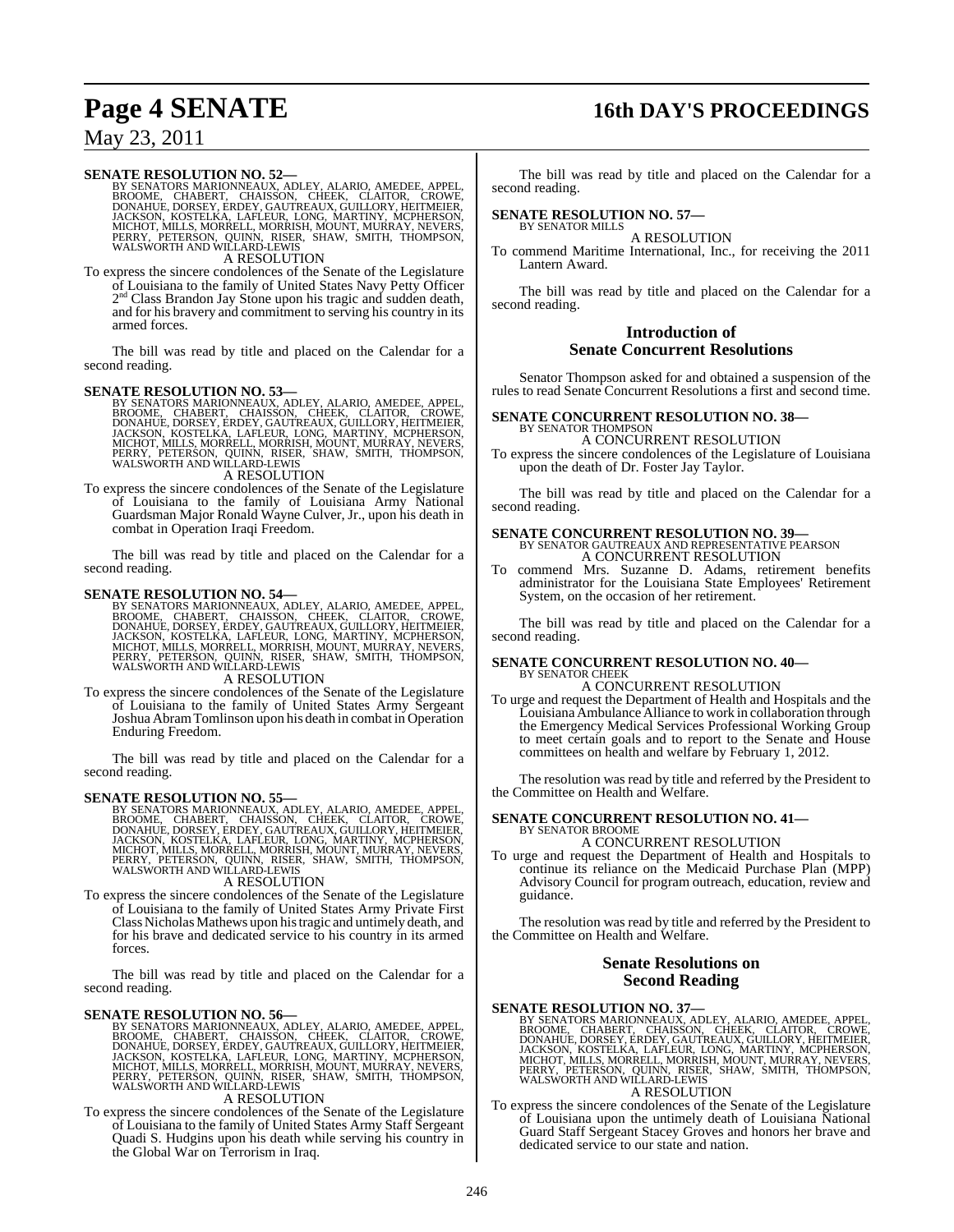# **16th DAY'S PROCEEDINGS Page 5 SENATE**

# May 23, 2011

On motion of Senator Marionneaux the resolution was read by title and returned to the Calendar, subject to call.

**SENATE RESOLUTION NO. 38—**<br>BY SENATORS MARIONNEAUX, ADLEY, ALARIO, AMEDEE, APPEL, BROOME, CHABERT, CHAISSON, CHEEK, CLAITOR, CROWE, DONAHUE, DORSEY, ERDEY, GAUTREAUX, GUILLORY, HEITMEIER, JACKSON, KOSTELKA, LAFLEUR, LONG,

#### A RESOLUTION

To express the sincere condolences of the Senate of the Legislature of Louisiana to the family and friends of Sergeant First Class Arthur Lee Kessinger Jr., upon his death.

On motion of Senator Marionneaux the resolution was read by title and returned to the Calendar, subject to call.

#### **SENATE RESOLUTION NO. 39—**

- BY SENATORS MARIONNEAUX, ADLEY, ALARIO, AMEDEE, APPEL,<br>BROOME, CHABERT, CHAISSON, CHEEK, CLAITOR, CROWE,<br>DONAHUE, DORSEY, ERDEY, GAUTREAUX, GUILLORY, HEITMEIER,<br>JACKSON, KOSTELKA, LAFLEUR, LONG, MARTINY, MCPHERSON,<br>MICHOT, A RESOLUTION
- To express the sincere and heartfelt condolences of the Senate of the Legislature of Louisiana to the family Louisiana Army National Guardsman Private First Class Bryant Haynes upon his death in Operation Iraqi Freedom.

On motion of Senator Marionneaux the resolution was read by title and returned to the Calendar, subject to call.

#### **SENATE RESOLUTION NO. 40—**

BY SENATORS MARIONNEAUX, ADLEY, ALARIO, AMEDEE, APPEL,<br>BROOME, CHABERT, CHAISSON, CHEEK, CLAITOR, CROWE,<br>DONAHUE, DORSEY, ERDEY, GAUTREAUX, GUILLORY, HEITMEIER,<br>JACKSON, KOSTELKA, LAFLEUR, LONG, MARTINY, MCPHERSON,<br>MICHOT,

A RESOLUTION

To express the sincere and heartfelt condolences of the Senate of the Legislature of Louisiana to the family of Louisiana National Guard Staff Sergeant William Austin Daniel upon his untimely death due to Hodgkins Lymphoma.

On motion of Senator Marionneaux the resolution was read by title and returned to the Calendar, subject to call.

**SENATE RESOLUTION NO. 41—**<br>BY SENATORS MARIONNEAUX, ADLEY, ALARIO, AMEDEE, APPEL, BROOME, CHABERT, CHAISSON, CHEEK, CLAITOR, CROWE,<br>DONAHUE, DORSEY, ERDEY, GAUTREAUX, GUILLORY, HEITMEIER,<br>JACKSON, KOSTELKA, LAFLEUR, LONG,

#### A RESOLUTION

To express the sincere condolences of the Senate of the Legislature of Louisiana to the family of United States Marine Corps Lance Corporal Dakota Huse upon his death while serving his country in its armed forces.

On motion of Senator Marionneaux the resolution was read by title and returned to the Calendar, subject to call.

#### **SENATE RESOLUTION NO. 42—**

BY SENATORS MARIONNEAUX, ADLEY, ALARIO, AMEDEE, APPEL,<br>BROOME, CHABERT, CHAISSON, CHEEK, CLAITOR, CROWE,<br>DONAHUE, DORSEY, ERDEY, GAUTREAUX, GULLORY, HEITMEIER,<br>JACKSON, KOSTELKA, LAFLEUR, LONG, MARTINY, MCPHERSON,<br>MICHOT, WALSWORTH AND WILLARD-LEWIS

#### A RESOLUTION

To express the sincere and heartfelt condolences of the Senate of the Legislature of Louisiana to the family of United States Army Specialist Steven Dupont upon his death in Operation Enduring Freedom.

On motion of Senator Marionneaux the resolution was read by title and returned to the Calendar, subject to call.

**SENATE RESOLUTION NO. 43—**<br>BY SENATORS MARIONNEAUX, ADLEY, ALARIO, AMEDEE, APPEL, BROOME, CHABERT, CHAISSON, CHEEK, CLAITOR, CROWE,<br>DONAHUE, DORSEY, ERDEY, GAUTREAUX, GUILLORY, HEITMEIER,<br>JACKSON, KOSTELKA, LAFLEUR, LONG,

A RESOLUTION

To express the sincere and heartfelt condolences of the Senate of the Legislature of Louisiana to the family of United States Army Specialist Matthew Powell upon his death in Afghanistan.

On motion of Senator Marionneaux the resolution was read by title and returned to the Calendar, subject to call.

- SENATE RESOLUTION NO. 44—<br>BY SENATORS MARIONNEAUX, ADLEY, ALARIO, AMEDEE, APPEL, BROOME, CHABERT, CHAISSON, CHEEK, CLAITOR, CROWE, DONAHUE, DORSEY, ERDEY, GAUTREAUX, GUILLORY, HEITMEIER, JACKSON, KOSTELKA, LAFLEUR, LONG, M A RESOLUTION
- To express the sincere and heartfelt condolences of the Senate of the Legislature of Louisiana to the family of United States Marine Corps Sergeant Joseph Bovia upon his death while conducting a ground combat mission in Operation Enduring Freedom.

On motion of Senator Marionneaux the resolution was read by title and returned to the Calendar, subject to call.

#### **SENATE RESOLUTION NO. 45—**

BY SENATORS MARIONNEAUX, ADLEY, ALARIO, AMEDEE, APPEL,<br>BROOME, CHABERT, CHAISSON, CHEEK, CLAITOR, CROWE,<br>DONAHUE, DORSEY, ERDEY, GAUTREAUX, GUILLORY, HEITMEIER,<br>JACKSON, KOSTELKA, LAFLEUR, LONG, MARTINY, MCPHERSON,<br>MCHOT,

#### A RESOLUTION

To express the sincere condolences of the Senate of the Legislature of Louisiana to the loved ones and family of United States Marine Corporal Joe Wrightsman upon his death while in the service of his country.

On motion of Senator Marionneaux the resolution was read by title and returned to the Calendar, subject to call.

**SENATE RESOLUTION NO. 46—**<br>BY SENATORS MARIONNEAUX, ADLEY, ALARIO, AMEDEE, APPEL, BROOME, CHABERT, CHAISSON, CHEEK, CLAITOR, CROWE,<br>DONAHUE, DORSEY, ERDEY, GAUTREAUX, GUILLORY, HEITMEIER,<br>JACKSON, KOSTELKA, LAFLEUR, LONG,

#### A RESOLUTION

To express the sincere condolences of the Senate of the Legislature of Louisiana to the loved ones and family of United States Army Sergeant Jordan Elias Tuttle upon his death while in the service of his country.

On motion of Senator Marionneaux the resolution was read by title and returned to the Calendar, subject to call.

#### **SENATE RESOLUTION NO. 47—**

BY SENATORS MARIONNEAUX, ADLEY, ALARIO, AMEDEE, APPEL,<br>BROOME, CHABERT, CHAISSON, CHEEK, CLAITOR, CROWE,<br>DONAHUE, DORSEY, ERDEY, GAUTREAUX, GUILLORY, HEITMEIER,<br>JACKSON, KOSTELKA, LAFLEUR, LONG, MARTINY, MCPHERSON,<br>MICHOT,

#### A RESOLUTION

To express the sincere and heartfelt condolences of the Senate of the Legislature of Louisiana to the family of United States Army Specialist Christian Romig upon his death in Operation Enduring Freedom.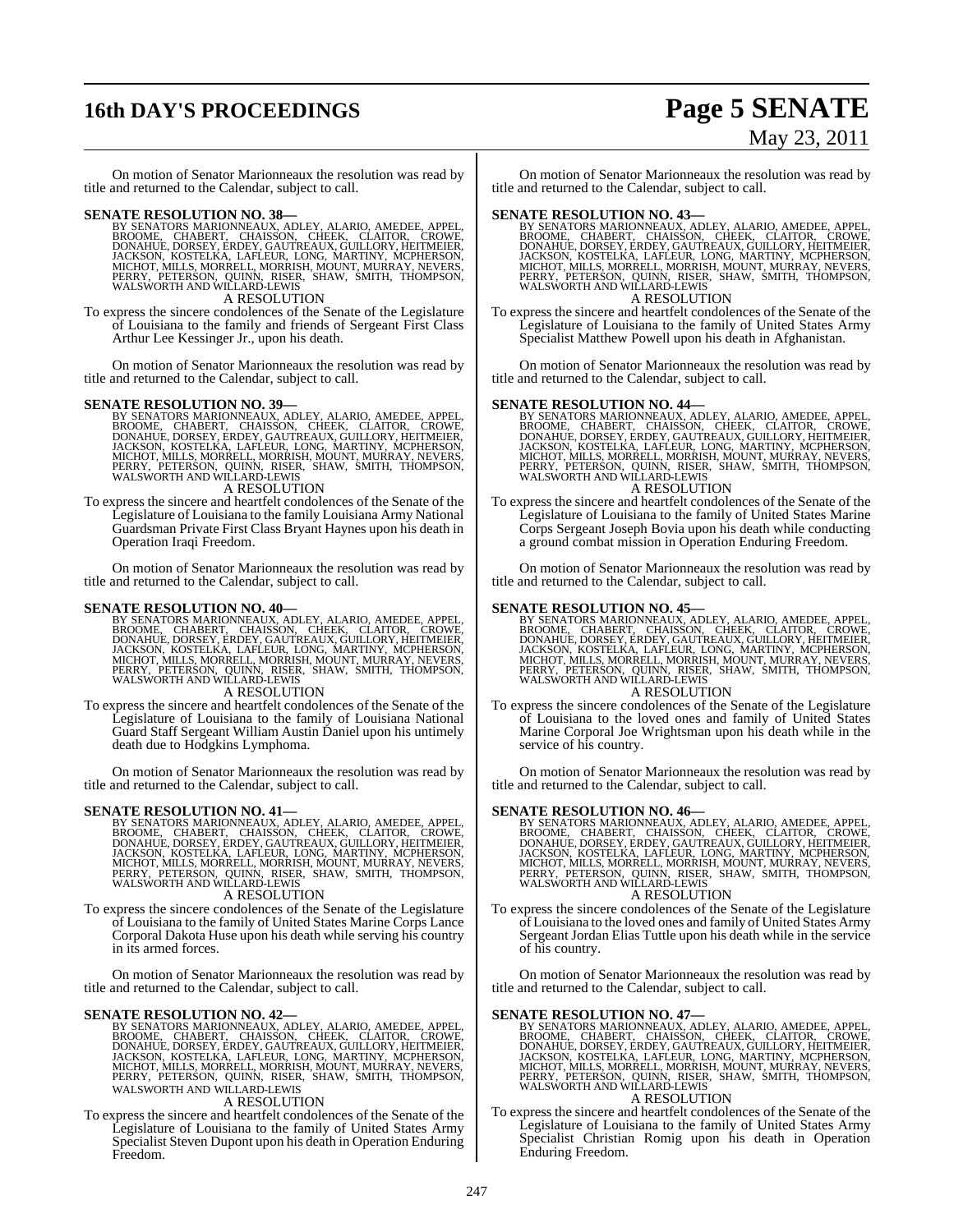# **Page 6 SENATE 16th DAY'S PROCEEDINGS**

## May 23, 2011

On motion of Senator Marionneaux the resolution was read by title and returned to the Calendar, subject to call.

#### **Senator Broome in the Chair**

#### **SENATE RESOLUTION NO. 48—**

BY SENATOR MARTINY A RESOLUTION

To commend the Louisiana Physical Therapy Association for its outstanding achievements and to designate the week of May 16, 2011, as Louisiana Physical Therapy Association Week at the Louisiana State Capitol.

On motion of Senator Martiny the resolution was read by title and adopted.

#### **Message from the House**

#### **ASKING CONCURRENCE IN HOUSE BILLS AND JOINT RESOLUTIONS**

#### May 19, 2011

To the Honorable President and Members of the Senate:

I am directed to inform your honorable body that the House of Representatives has finally passed and asks your concurrence in the following House Bills and Joint Resolutions:

| HB No. 179 | HB No. 271 | HB No. 392 |
|------------|------------|------------|
| HB No. 458 | HB No. 124 | HB No. 106 |
| HB No. 55  | HB No. 86  | HB No. 129 |
| HB No. 289 | HB No. 455 | HB No. 550 |

Respectfully submitted, ALFRED W. SPEER Clerk of the House of Representatives

#### **House Bills and Joint Resolutions on First Reading**

#### **HOUSE BILL NO. 55—**

BY REPRESENTATIVES THIERRY, ARNOLD, BILLIOT, HENRY BURNS,<br>TIM BURNS, CARMODY, CARTER, CHANEY, CONNICK, EDWARDS,<br>GREENE, GUINN, HAZEL, HENRY, HOFFMANN, HOWARD, HUTTER,<br>KATZ, `LANDRY, `LEBAS, `MORENO, `PONTI, `POPE, `RICHARD AN ACT

To enact R.S. 14:91.5, relative to sex offenders; to create the crime of unlawful use or access of social media; to prohibit certain convicted sex offenders from using or accessing social networking websites, chat rooms, and peer-to-peer networks; to provide for definitions; to provide for penalties; and to provide for related matters.

The bill was read by title and placed on the Calendar for a second reading.

#### **HOUSE BILL NO. 86—**

BY REPRESENTATIVES WHITE, ARNOLD, BALDONE, BARROW,<br>BILLIOT,HENRYBURNS,CARMODY,DOVE,EDWARDS,ELLINGTON,<br>GREENE,HAZEL,HILL,HOFFMANN,HUTTER,KATZ,LEBAS,LIGI,<br>LORUSSO, POPE, PUGH, RICHARD, RICHARDSON, SEABAUGH,<br>SIMON,GARY SMITH, WILLIAMS

#### AN ACT

To amend and reenact R.S. 14:43.1(A) and (C)(3), (4), (5), and (6), 43.2(C)(3), 43.3(A) and (C)(3), 43.6(A) and (B)(1), and 81.2, to enact R.S.  $14:43.1(C)(7)$ ,  $43.2(D)$ , and  $43.3(D)$ , and to repeal R.S. 14:43.2(C)(4),  $(5)$ , and  $(6)$  and 43.3(C)(4),  $(5)$ , and  $(6)$ , relative to sexual abuse of a person with a physical or mental disability; to provide relative to sexual battery of a person with a physical or mental disability; to provide relative to second

degree sexual battery of a person with a physical or mental disability; to provide relative to oral sexual battery of a person with a physical or mental disability; to provide relative to molestation of a person with a physical or mental disability; to provide relative to the elements of such offenses; to provide for definitions; to provide for criminal penalties; and to provide for related matters.

The bill was read by title and placed on the Calendar for a second reading.

**HOUSE BILL NO. 106—** BY REPRESENTATIVES MORENO, LOPINTO, AND GARY SMITH AN ACT

To amend and reenact Code of Criminal Procedure Article 894.2(A)(introductory paragraph) and (3),(B), (C), (E), (H), and (I), relative to criminal sentencing; to provide with respect to home incarceration; to provide for uniform data collection and reporting of home incarceration and electronic monitoring services; to provide for oversight; and to provide for related matters.

The bill was read by title and placed on the Calendar for a second reading.

#### **HOUSE BILL NO. 124—**

BY REPRESENTATIVES PATRICIA SMITH AND DOERGE AN ACT

To amend and reenact Children's Code Articles 407 and 879(A), relative to delinquency proceedings; to amend provisions relative to the confidentiality of delinquency proceedings; to allow the victim and certain members of the victim's family to be present; and to provide for related matters.

The bill was read by title and placed on the Calendar for a second reading.

#### **HOUSE BILL NO. 129—**

BY REPRESENTATIVE SEABAUGH AN ACT

To amend and reenact R.S.  $15:587(A)(1)(a)$  and to enact R.S.  $15:587(A)(1)(g)$ , relative to criminal procedure; to provide relative to the Louisiana Bureau of Criminal Identification and Information; to authorize the bureau to release criminal history records and identification files to the Louisiana Supreme Court Committee on Bar Admissions; to authorize a fee; and to provide for related matters.

The bill was read by title and placed on the Calendar for a second reading.

#### **HOUSE BILL NO. 179—**

BY REPRESENTATIVE KATZ AN ACT

To amend and reenact R.S. 15:1085(D), relative to care and treatment of certain youth placed in nonstate treatment programs; to authorize the Department of Public Safety and Corrections to make certain payments; to provide for care and treatment of certain youth placed on probation or parole; and to provide for related matters.

The bill was read by title and placed on the Calendar for a second reading.

# **HOUSE BILL NO. 271—** BY REPRESENTATIVE FANNIN

## AN ACT

To enact R.S. 40:1730.23(F) and 1730.24(C), relative to the state uniform construction code; to require municipalities and parishes to provide a list of registered certified building inspectors; to prohibit municipalities and parishes from imposing a fee for inspections not performed by the municipality or parish; and to provide for related matters.

The bill was read by title and placed on the Calendar for a second reading.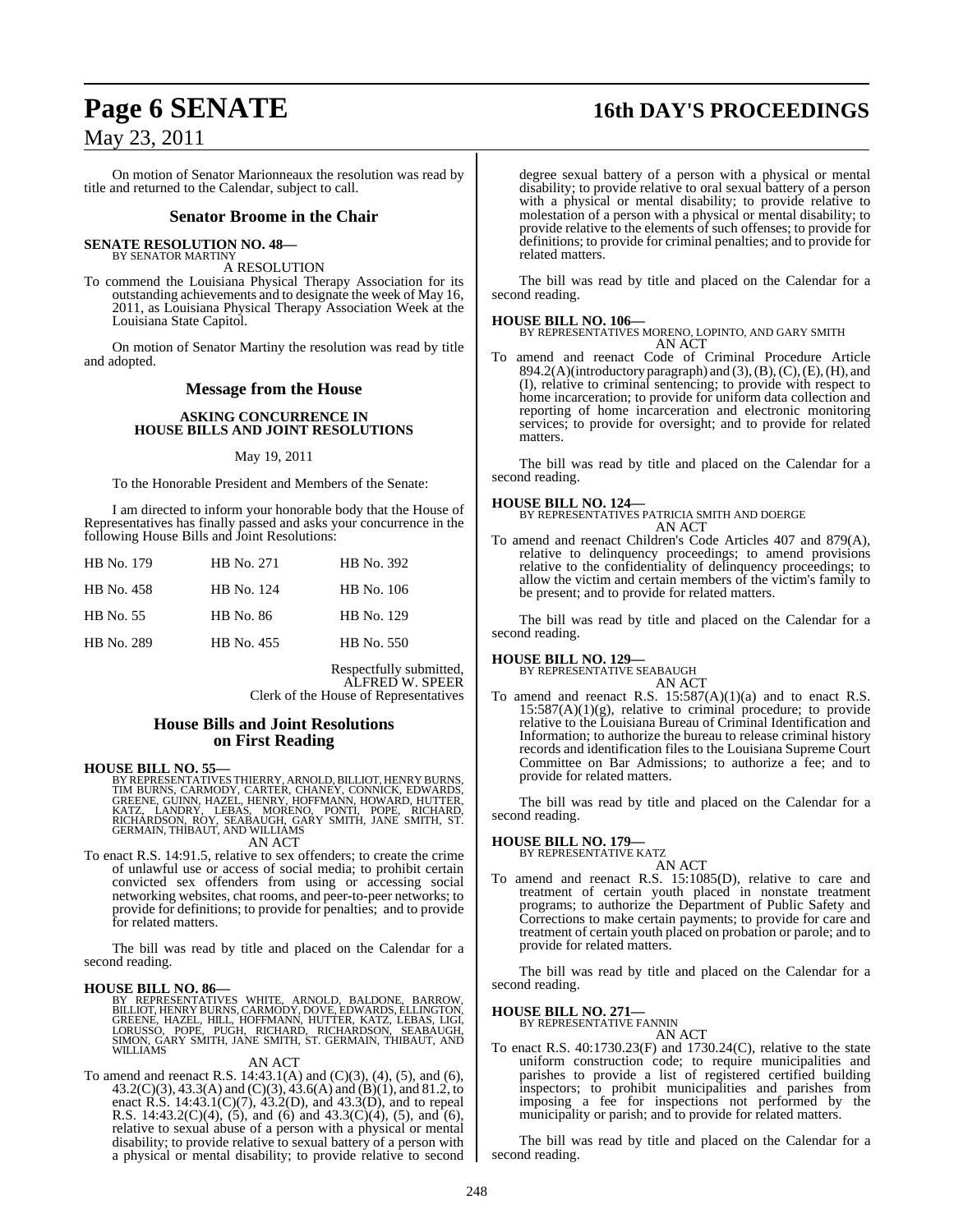# **16th DAY'S PROCEEDINGS Page 7 SENATE**

# **HOUSE BILL NO. 289—** BY REPRESENTATIVE MORRIS

AN ACT

To amend and reenact R.S. 56:649.3(B) and 650(A) and (B)(1), relative to the Lifetime License Endowment Trust Fund; to provide for deposit of revenues to that fund and to the Conservation Fund; and to provide for related matters.

The bill was read by title and placed on the Calendar for a second reading.

# **HOUSE BILL NO. 392—** BY REPRESENTATIVE HAZEL

AN ACT

To amend and reenact R.S. 15:587(F)(1) and 587.1(C)(introductory paragraph) and (1) and to enact R.S. 15:587.1(J), relative to criminal background checks; to authorize an employer to obtain conviction records for applicants seeking employment; to provide for the taking of fingerprints from prospective employees; to authorize Court Appointed Special Advocate programs to obtain criminal background records for persons considered for involvement with the program; to require the Louisiana Bureau of Criminal Identification and Information to forward fingerprints to the Federal Bureau of Investigation for a national criminal history check; to provide for additional offenses excluding employment in professions with access to children; and to provide for related matters.

The bill was read by title and placed on the Calendar for a second reading.

#### **HOUSE BILL NO. 455—** BY REPRESENTATIVE HARRISON

AN ACT

To enact R.S. 47:1508(B)(29), relative to the Department of Revenue; to provide with respect to the confidentiality of taxpayer records; to authorize the sharing of information relating to certain postsecondary education and employment information; and to provide for related matters.

The bill was read by title and placed on the Calendar for a second reading.

#### **HOUSE BILL NO. 458—** BY REPRESENTATIVE HILL

AN ACT

To enact Subpart BB of Part 1 of Chapter 1 of Subtitle II of Title 47 of the Louisiana Revised Statutes of 1950, to be comprised of R.S. 47:120.95, relative to state individual income tax return checkoffs for certain donations; to provide for a method for individuals to donate a portion of any refund due to them to the Louisiana Food Bank Association; to authorize and provide a method for the making of other donationsto the Louisiana Food Bank Association on the income tax return; to provide for the disposition of donated monies; to establish the Louisiana Food Bank Association Fund as a special escrow fund in the state treasury; to provide for the administration and use of monies in the fund; to authorize the secretary of the Department of Revenue to make certain deposits into the fund; to provide for an effective date; and to provide for related matters.

The bill was read by title and placed on the Calendar for a second reading.

# **HOUSE BILL NO. 550—** BY REPRESENTATIVE JOHNSON

AN ACT

To enact Subpart BB of Part I of Chapter 1 of Subtitle II of Title 47 of the Louisiana Revised Statutes of 1950, to be comprised of R.S. 47:120.95, relative to state individual income tax return checkoffs for certain donations; to provide for a method for individuals to donate a portion of any refund due to them to the Make-A-Wish Foundation of the Texas Gulf Coast and Louisiana for the purpose of granting wishes to children in Louisiana who have life-threatening medical conditions; to provide for the disposition of such donated monies; to establish

# May 23, 2011

the Make-A-Wish Foundation of the Texas Gulf Coast and Louisiana Fund as a special escrow fund in the state treasury; to provide for the administration and use of monies in the fund; to authorize the secretary of the Department of Revenue to make certain deposits into the fund; to provide for reporting; to provide for an effective date; and to provide for related matters.

The bill was read by title and placed on the Calendar for a second reading.

## **Message from the House**

#### **ASKING CONCURRENCE IN HOUSE CONCURRENT RESOLUTIONS**

May 23, 2011

To the Honorable President and Members of the Senate:

I am directed to inform your honorable body that the House of Representatives has finally passed and asks your concurrence in the following House Concurrent Resolutions:

| <b>HCR</b> No. 112 | <b>HCR No. 113</b> | <b>HCR No. 114</b> |
|--------------------|--------------------|--------------------|
| HCR No. 116        | <b>HCR</b> No. 110 | <b>HCR No. 111</b> |
| <b>HCR</b> No. 12  | $HCR$ No. 19       | <b>HCR No. 54</b>  |

Respectfully submitted, ALFRED W. SPEER Clerk of the House of Representatives

#### **House Concurrent Resolutions**

Senator Gautreaux asked for and obtained a suspension of the rules to read House Concurrent Resolutions a first and second time.

#### **HOUSE CONCURRENT RESOLUTION NO. 12—** BY REPRESENTATIVE TIM BURNS A CONCURRENT RESOLUTION

To urge and request the Louisiana State Law Institute to appoint and convene a task force to evaluate Louisiana's existing laws, programs, and services that address childhood addiction to pornography, and to report its findings and recommendations for additional steps necessary to further address this issue to the Legislature of Louisiana.

The resolution was read by title and referred by the President to the Committee on Judiciary C.

# **HOUSE CONCURRENT RESOLUTION NO. 19—** BY REPRESENTATIVE CORTEZ

A CONCURRENT RESOLUTION

To urge and request the Louisiana Department of Health and Hospitals to minimize the use of complete social security numbers of its clients, to assess the overall security of client identifying information, and to report findings of this assessment to the House Committee on Health and Welfare and the Senate Committee on Health and Welfare.

The resolution was read by title and referred by the President to the Committee on Health and Welfare.

**HOUSE CONCURRENT RESOLUTION NO. 54—** BY REPRESENTATIVES HOFFMANN, BURFORD, HENSGENS, HINES, LABRUZZO, LEBAS, NOWLIN, AND SIMON A CONCURRENT RESOLUTION

To memorialize the United States Congress to defund and appropriate no future funding to Planned Parenthood.

The resolution was read by title and referred by the President to the Committee on Health and Welfare.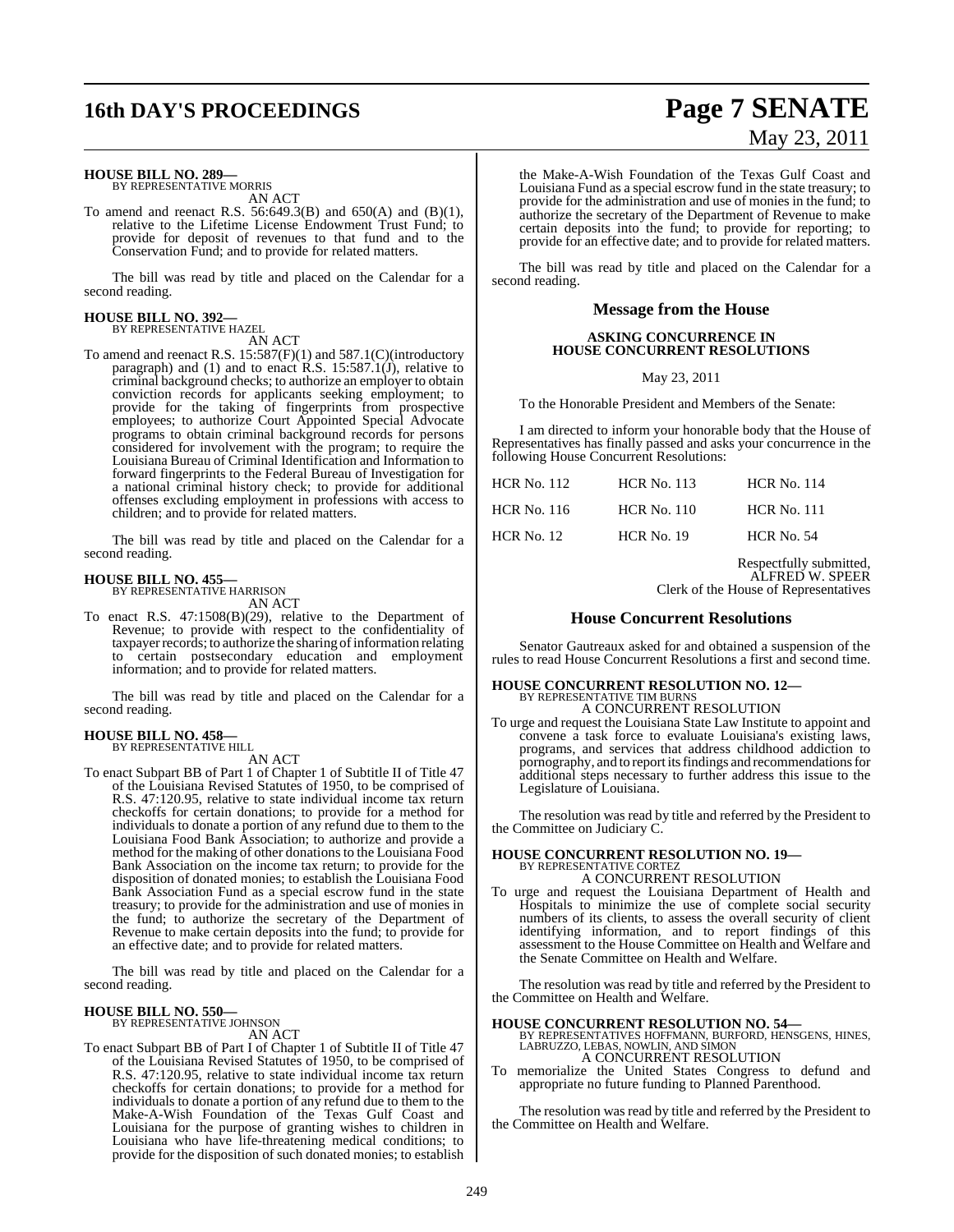# **Page 8 SENATE 16th DAY'S PROCEEDINGS**

May 23, 2011

# **HOUSE CONCURRENT RESOLUTION NO. 110—** BY REPRESENTATIVE SCHRODER

A CONCURRENT RESOLUTION

To urge and request the Board of Regents to study the disparity in tuition charged at public four-year universities as compared to their Southern Regional Education Board peers, to develop a proposal for amending the GRAD Act in a way that will mitigate the disparity, and to submit the proposal to the legislature.

The resolution was read by title and referred by the President to the Committee on Education.

- **HOUSE CONCURRENT RESOLUTION NO. 111—** BY REPRESENTATIVES JANE SMITH, HENRY BURNS, AND BURRELL A CONCURRENT RESOLUTION
- To commend the Bossier High School boys' basketball team upon winning the 2011 Class 4A state championship game.

The resolution was read by title and placed on the Calendar for a second reading.

#### **HOUSE CONCURRENT RESOLUTION NO. 112—** BY REPRESENTATIVE CROMER

A CONCURRENT RESOLUTION

To commend World War II veterans participating in the Louisiana HonorAir program.

The resolution was read by title and placed on the Calendar for a second reading.

# **HOUSE CONCURRENT RESOLUTION NO. 113—** BY REPRESENTATIVES BISHOP AND STIAES

A CONCURRENT RESOLUTION

To urge and request that Louisiana Specific Services Sign Program signs be placed in New Orleans to notify the motoring public of the locations of restaurants, gas stations, hotels, and other services.

The resolution was read by title and referred by the President to the Committee on Local and Municipal Affairs.

- **HOUSE CONCURRENT RESOLUTION NO. 114—** BY REPRESENTATIVES DOWNS, ANDERS, AND GALLOT AND SENATOR KOSTELKA A CONCURRENT RESOLUTION
- To expresssincere and heartfelt condolences upon the death of Dr. F. Jay Taylor, former president of Louisiana Tech University.

The resolution was read by title and placed on the Calendar for a second reading.

#### **HOUSE CONCURRENT RESOLUTION NO. 116—** BY REPRESENTATIVE HARRISON

A CONCURRENT RESOLUTION

To urge and request the Department of Health and Hospitals and the Louisiana State University (LSU) Board of Supervisorsto study the existing structure and delivery of care within the LSU hospital system managed by the LSU Health Sciences Centers at New Orleans and Shreveport to determine whether the hospital infrastructure, including the planned academic medical center in New Orleans, meets the current needs of our state population and the projected needs of our state once federal health reform is implemented; to study the monetary feasibility of sustaining Louisiana's public hospital system once federal health reform is implemented and to recommend the most costeffective and efficient system of health care delivery in the future; to study the system of medical education in Louisiana, taking into consideration the geographic locations of the medical schools; to determine whether the current and planned infrastructure is the most efficient and cost-effective method to train an adequate number of physicians to practice statewide; to study the feasibility of establishing a medical school at the Pennington Biomedical Research Center; and to report these findings to the House and Senate committees on health and welfare no later than December 15, 2011.

The resolution was read by title and referred by the President to the Committee on Health and Welfare.

#### **House Bills and Joint Resolutions on Second Reading**

#### **HOUSE BILL NO. 103—**

BY REPRESENTATIVE ARMES

AN ACT To amend and reenact R.S. 42:1119(B)(2)(a)(i), relative to the Code of Governmental Ethics; to except employment by a local school board of special education related services professionals from the nepotism prohibition of the code; to provide limitations, procedures, and penaltiesfor certain violations; and to provide for related matters.

The bill was read by title and referred by the President to the Committee on Senate and Governmental Affairs.

#### **HOUSE BILL NO. 119—**

BY REPRESENTATIVE SEABAUGH AN ACT

To amend and reenact Code of Criminal Procedure Article 163.1(B) and to enact Code of Criminal Procedure Article 163.1(D), relative to search warrants for bodily samples; to provide for the execution of search warrants for certain bodily samples; to provide immunity from liability for persons executing a search warrant for bodily samples; to provide for definitions; and to provide for related matters.

The bill was read by title and referred by the President to the Committee on Judiciary C.

**HOUSE BILL NO. 216—** BY REPRESENTATIVE ROY AND SENATOR PERRY AN ACT

To amend and reenact Code of Criminal Procedure Article 230.2(B), relative to probable cause determinations; to provide with respect to release of certain defendants in the absence of a probable cause hearing; to provide for the release of defendants in certain circumstances; and to provide for related matters.

The bill was read by title and referred by the President to the Committee on Judiciary C.

# **HOUSE BILL NO. 264—** BY REPRESENTATIVE WOOTON

AN ACT

To enact R.S. 14:112.4, relative to offenses affecting law enforcement; to create the crime of unlawful production, manufacturing, distribution, or possession of unauthorized peace officer badges; to provide for definitions; to provide for criminal penalties; to provide for exceptions; and to provide for related matters.

The bill was read by title and referred by the President to the Committee on Judiciary B.

## **HOUSE BILL NO. 419—**

BY REPRESENTATIVES PATRICIA SMITH, AUBERT, CARMODY, CHANDLER, CHANEY, DOWNS, EDWARDS, AND RITCHIE AN ACT

To enact R.S. 17:3140 and R.S. 36:651(G)(3), relative to remedial education; to create the Remedial Education Commission; to provide for the purpose, membership, duties, and responsibilities of the commission; to provide for reporting requirements; to provide for termination; to provide for an effective date; and to provide for related matters.

The bill was read by title and referred by the President to the Committee on Education.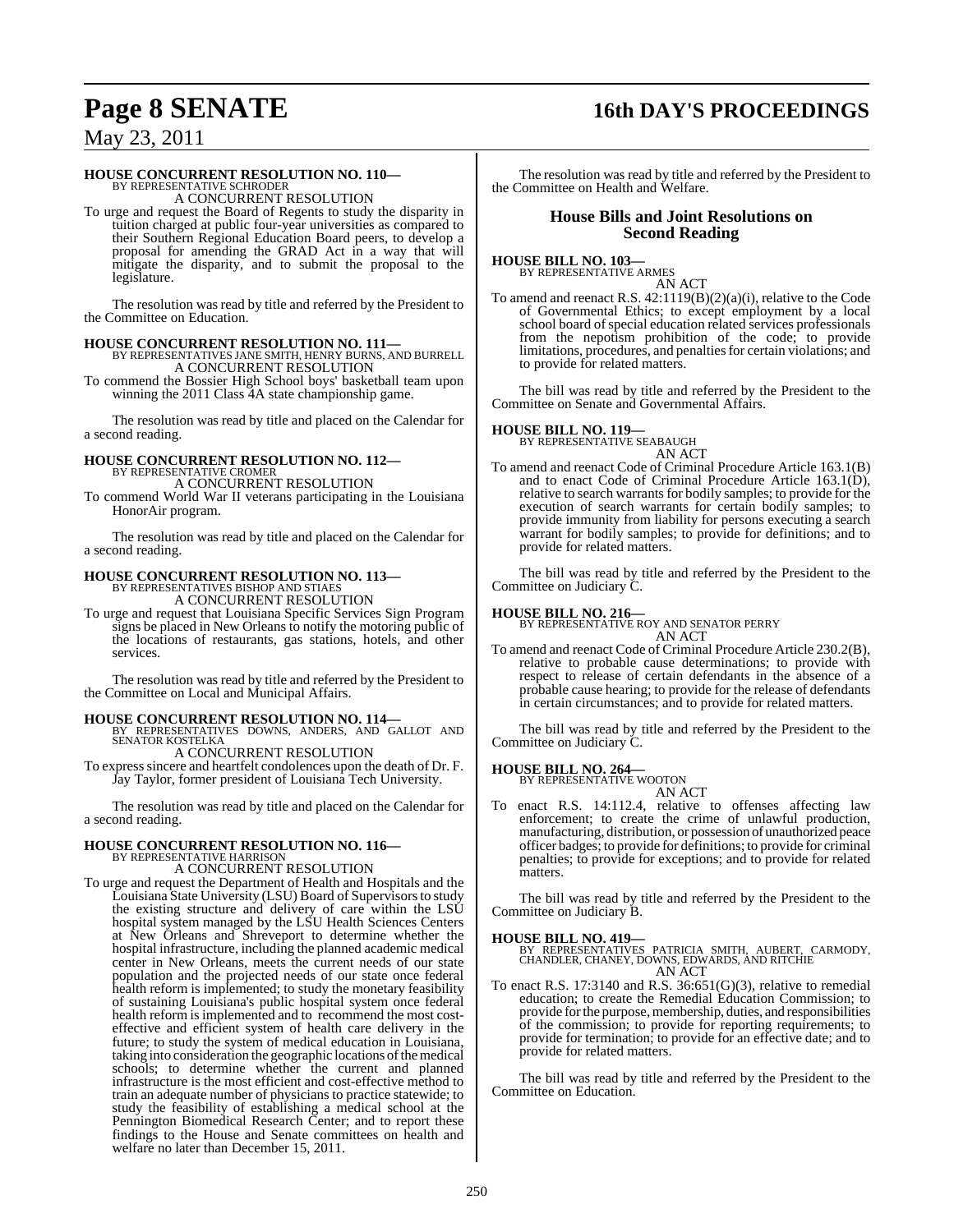# **16th DAY'S PROCEEDINGS Page 9 SENATE**

# **HOUSE BILL NO. 421—** BY REPRESENTATIVE CARTER

AN ACT

To enact R.S. 17:3991.1, relative to charter schools; to provide relative to corporate donations to charter schools; to provide for enrollment preferences and membership on the governing or management board of a charter school for certain major corporate donors; and to provide for related matters.

The bill was read by title and referred by the President to the Committee on Education.

# **HOUSE BILL NO. 472—**

BY REPRESENTATIVE ROSALIND JONES AN ACT

To amend and reenact R.S. 33:9664(C) and to enact R.S. 33:9664(G), relative to the lobbying of local government; to provide relative to the registration of certain lobbyists; to provide for fees associated with such registration; and to provide for related matters.

The bill was read by title and referred by the President to the Committee on Senate and Governmental Affairs.

#### **HOUSE BILL NO. 637— (Substitute for HouseBill No. 252 by Representative Doerge)** BY REPRESENTATIVE DOERGE

AN ACT

To amend and reenact R.S. 56:1948.5(52) and (53), relative to Louisiana Byways designations; to delete the Bienville Trace I and Bienville Trace II byway designations; to designate a section of certain highways as the Boom or Bust Byway; to designate a section of certain highways as the Dixie Overland Byway; and to provide for related matters.

The bill was read by title and referred by the President to the Committee on Transportation, Highways and Public Works.

### **Reports of Committees**

The following reports of committees were received and read:

#### **REPORT OF COMMITTEE ON**

### **EDUCATION**

Senator Ben W. Nevers, Chairman on behalf of the Committee on Education, submitted the following report:

May 19, 2011

To the President and Members of the Senate:

I am directed by your Committee on Education to submit the following report:

#### **SENATE BILL NO. 46—** BY SENATORS SHAW AND LONG

AN ACT

To enact R.S. 17:236.4, relative to the Louisiana Virtual School; to provide for enrollment of students; to provide for the adoption of policies; to provide relative to student access to and credit for courses taken through the virtual school; to require notification to students and parents of such virtual school option; and to provide for related matters.

Reported with amendments.

#### **SENATE BILL NO. 183—** BY SENATOR APPEL

#### AN ACT

To amend and reenact R.S. 17:3217 and to enact Part III-A of Chapter 26 of Title 17 of the Louisiana Revised Statutes of 1950, to be comprised of R.S. 17:3241 through 3251, relative to postsecondary education; to provide for the creation of a

# May 23, 2011

comprehensive, integrated postsecondary education delivery system for the New Orleans region; to provide for the transfer of Southern University at New Orleans and the University of New Orleans to the University of Louisiana System; to provide relative to the transfer of facilities, resources, funds, obligations and functions of these institutions; to provide for the consolidation of Southern University at New Orleans and the University of New Orleans into a newly created postsecondary institution; to provide for the creation of such new postsecondary educational institution; to provide for the transition responsibilities of the individual institutions and the postsecondary education boards; to provide for cooperative agreements; to provide for the creation of a branch campus of Delgado Community College; to provide relative to accreditation issues; to provide relative to student enrollment, program completion, and the awarding of diplomas; to provide for an advisory committee; to provide for reporting; to provide for effectiveness; and to provide for related matters.

Reported by substitute.

Respectfully submitted, BEN W. NEVERS Chairman

#### **REPORT OF COMMITTEE ON**

## **LOCAL AND MUNICIPAL AFFAIRS**

Senator A. G. Crowe, Chairman on behalf of the Committee on Local and Municipal Affairs, submitted the following report:

May 19, 2011

To the President and Members of the Senate:

I am directed by your Committee on Local and Municipal Affairs to submit the following report:

# **SENATE BILL NO. 68—** BY SENATOR NEVERS

AN ACT

To enact R.S. 33:2570, relative to the positions of fire chief and police chief in the city of Bogalusa; to provide that such positions are in the unclassified service; to provide relative to the appointment, supervision, and discharge of any person in any such position; to provide relative to qualifications; to provide relative to resignation from and return to the classified service; and to provide for related matters.

Reported with amendments.

#### **SENATE BILL NO. 118—** BY SENATOR MILLS

AN ACT

To enact R.S. 33:2740.40, relative to St. Martin Parish; to create the St. Martinville Downtown Development District within the parish; to provide relative to the boundaries, purpose, and powers and duties of the district; to provide relative to district funding, including the authority to levy taxes; and to provide for related matters.

Reported favorably.

#### **SENATE BILL NO. 252—** BY SENATOR ERDEY

AN ACT

To enact R.S. 38:1805.1, relative to gravity drainage districts; to authorize the Livingston Parish Gravity Drainage District No. 6 to levy a sales and use tax; to require voter approval of such tax; to provide for the purposes of such tax; to authorize the issuance of bonds; and to provide for related matters.

Reported with amendments.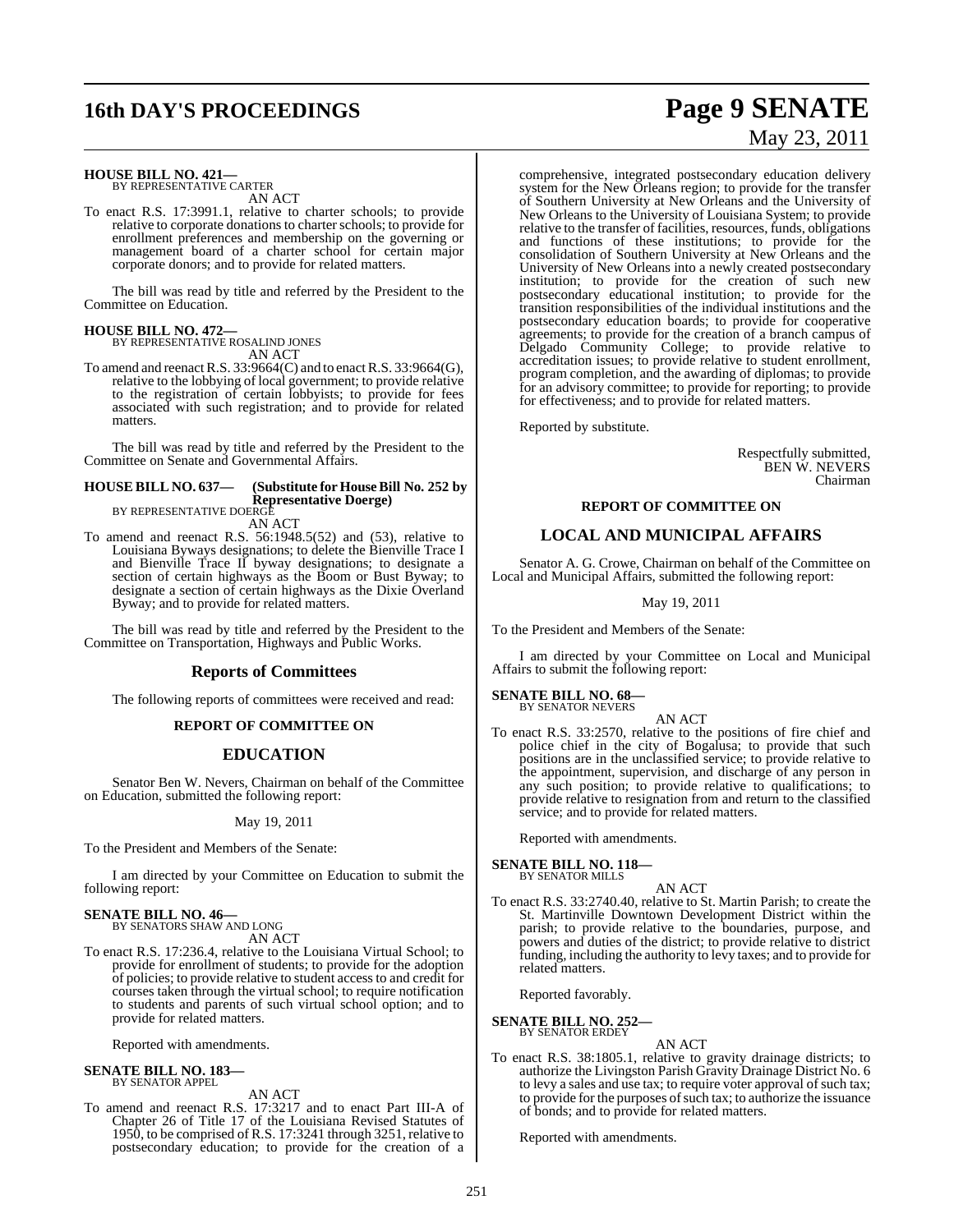#### **SENATE BILL NO. 261—** BY SENATOR CHAISSON

AN ACT

To enact R.S. 38:1607(C), relative to St. Charles Parish; to provide that the St. Charles Parish Council may replace the board of commissioners of the Sunset Drainage District as the governing authority of the district by ordinance; and to provide for related matters.

Reported with amendments.

Respectfully submitted, A. G. CROWE Chairman

#### **REPORT OF COMMITTEE ON**

#### **NATURAL RESOURCES**

Senator Lee "Jody" Amedee, Chairman on behalf of the Committee on Natural Resources, submitted the following report:

#### May 19, 2011

To the President and Members of the Senate:

I am directed by your Committee on Natural Resources to submit the following report:

## **SENATE CONCURRENT RESOLUTION NO. 5—** BY SENATOR MORRISH AND REPRESENTATIVE DOVE A CONCURRENT RESOLUTION

To approve the fiscal year 2011-2012 annual plan for integrated coastal protection, as adopted by the Coastal Protection and Restoration Authority.

Reported favorably.

#### **SENATE CONCURRENT RESOLUTION NO. 18—** BY SENATOR MORRISH A CONCURRENT RESOLUTION

To urge and request the office of coastal protection and restoration and the Department of Wildlife and Fisheries to jointly study shoreline protection, effects on marine species diversity and habitat quality, and economic and other ecosystem service values of the Sabine Reef.

Reported favorably.

#### **SENATE BILL NO. 73—** BY SENATOR MORRISH

AN ACT

To amend and reenact R.S. 56:435.1.1(A), relative to oyster harvesting; to provide for oyster harvesting in Calcasieu Lake; to change the types of gear used for oyster harvesting; and to provide for related matters.

Reported with amendments.

#### **SENATE BILL NO. 119—** BY SENATOR PERRY

AN ACT

To amend and reenact R.S. 41:1216, relative to leases of public lands; to provide for certain provisions regarding leases on public lands; to exempt lands administered, controlled or managed by the Department of Wildlife and Fisheries from certain restrictions on public leases; to provide terms, conditions, and requirements; and to provide for related matters.

Reported with amendments.

# **Page 10 SENATE 16th DAY'S PROCEEDINGS**

#### **SENATE BILL NO. 172—**

BY SENATOR WALSWORTH AN ACT

To enact R.S. 56:1687(12), relative to state parks; to authorize the secretary of the Department of Culture, Recreation and Tourism to sell certain state park lands and use the proceeds to create a new and improved state park within the boundaries of the political subdivision where the state park sold was located, and to provide for related matters.

Reported with amendments.

**HOUSE CONCURRENT RESOLUTION NO. 102—**

BY REPRESENTATIVES DOVE, ST. GERMAIN, BILLIOT, GISCLAIR, HARRISON, AND HENDERSON AND SENATORS AMEDEE AND **CHABERT** 

A CONCURRENT RESOLUTION

To expressthe support of the Louisiana Legislature for the request by the secretary of the Department of Wildlife and Fisheries to the U.S. Secretary of Commerce and the administrator of the Small Business Administration to declare a fisheries disaster in the state of Louisiana as a result of the Mississippi River flooding and the opening of the Morganza and Bonnet Carre spillways.

Reported favorably.

**HOUSE BILL NO. 58—** BY REPRESENTATIVES LIGI AND WILLMOTT AND SENATOR MARTINY

AN ACT

To authorize and provide for the lease of certain state property; to authorize the lease of certain water bottoms and reclaimed lands in Jefferson Parish; to provide for reservation of mineral rights; to provide for terms and conditions; to provide for an effective date; and to provide for related matters.

Reported favorably.

**HOUSE BILL NO. 77—**

BY REPRESENTATIVE BARRAS AN ACT

To authorize and provide for the transfer of certain state property; to authorize the transfer of certain state property in Iberia Parish; to provide for the property description; to provide for reservation of mineral rights; to provide terms and conditions; to provide an effective date; and to provide for related matters.

Reported favorably.

# **HOUSE BILL NO. 113—** BY REPRESENTATIVE ST. GERMAIN

AN ACT

To authorize and provide for the transfer of certain state property; to authorize the transfer of certain state property in Iberia Parish and Iberville Parish; to provide for the property description; to provide for reservation of mineral rights; to provide terms and conditions; to provide an effective date; and to provide for related matters.

Reported with amendments.

**HOUSE BILL NO. 169—** BY REPRESENTATIVE HENRY

AN ACT

To enact R.S. 56:116.1(D)(3), relative to hunting; to authorize the use of sound suppressors when taking nongame nuisance quadrupeds; and to provide for related matters.

Reported favorably.

**HOUSE BILL NO. 201—**

BY REPRESENTATIVE ARMES AN ACT

To authorize and provide for the transfer of certain state property; to authorize the transfer of certain state property in Vernon Parish and Jefferson Davis Parish; to provide for the property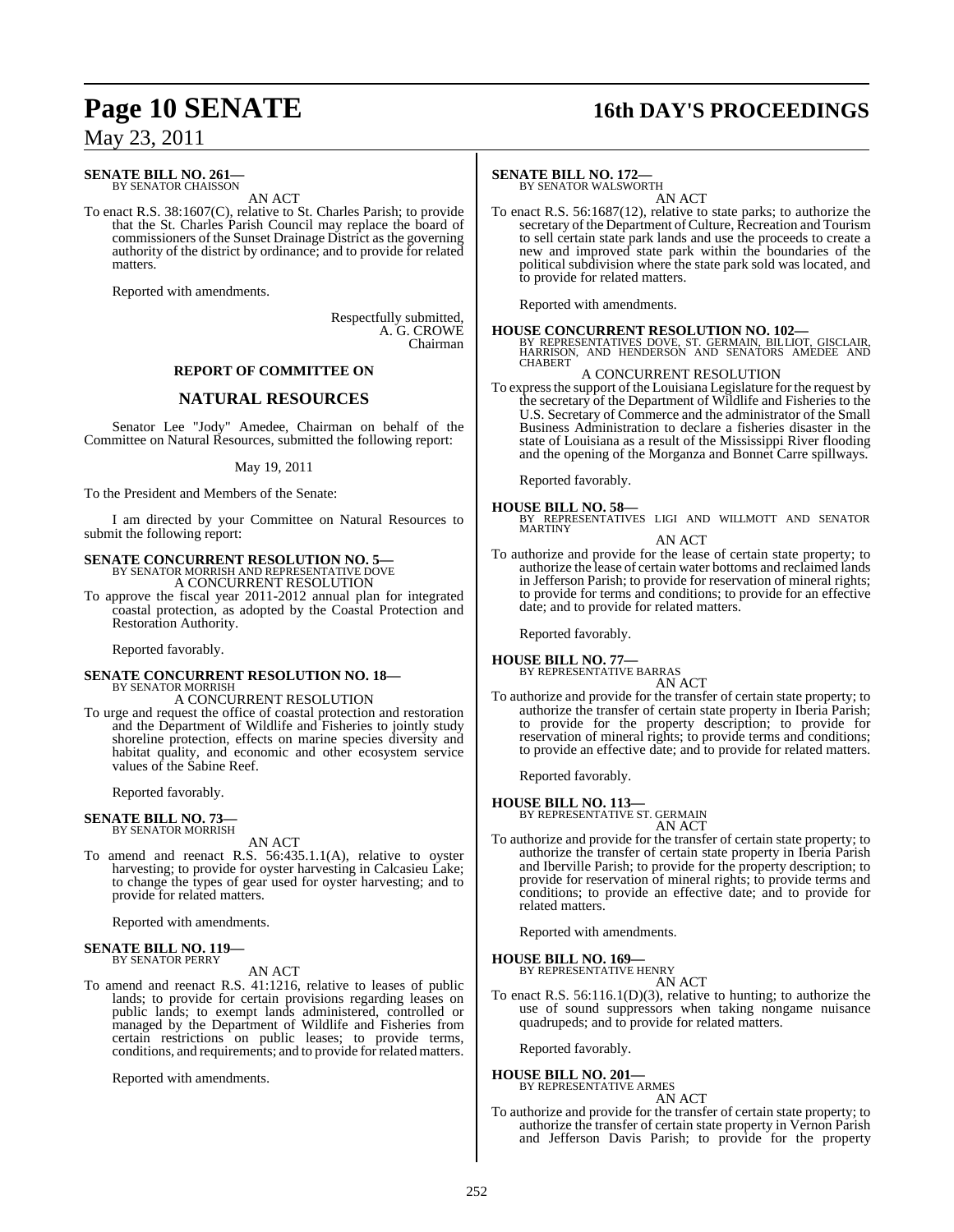# **16th DAY'S PROCEEDINGS Page 11 SENATE**

# May 23, 2011

description; to provide terms and conditions; to provide an effective date; and to provide for related matters.

Reported favorably.

**HOUSE BILL NO. 292—**<br>BY REPRESENTATIVES MORRIS, AUBERT, BOBBY BADON, BARRAS,<br>BARROW, BILLIOT, BISHOP, HENRY BURNS, BURRELL, CHAMPAGNE,<br>CHANDLER, CHANEY, DIXON, DOERGE, DOWNS, EDWARDS,<br>ELLINGTON, GISCLAIR, GUILLORY, GUINN,

#### AN ACT

To amend and reenact R.S. 30:2506(A)(introductory paragraph) and (B) and 2507(A), R.S. 32:412(A)(1), (2), (5), and (6),  $(B)(1)$ , (2), and  $(7)(e)(i)(aa)$ , (cc),  $(dd)(I)$ , and (ee) and (ii)(aa), (cc),  $(dd)(I)$ , and (ee), R.S. 36:605(B)(4)(a), and R.S. 47:463.43(A), (D), and (E), to enact R.S.  $56:10(B)(15)$ , and to repeal R.S. 30:2504 and 2511, R.S. 36:609(B)(4), Section 3 of Act No. 527 of the 2003 Regular Session of the Legislature, Act No. 363 of the 2004 Regular Session of the Legislature, Act No. 190 of the 2007Regular Session ofthe Legislature, andR.S. 32:412(A)(1),  $(2)$ ,  $(5)$ ,  $(6)$ ,  $(B)(1)$ ,  $(2)$ ,  $(7)(e)(i)(aa)$ ,  $(dd)(I)$ ,  $(e)(ii)(aa)$ , and (dd)(I) as amended by Act No. 9 of the 2011 First Extraordinary Session of the Legislature, relative to litter abatement, enforcement, and education; to provide for the Louisiana Environmental Education Commission; to provide for the responsibility and duties of the Department of Wildlife and Fisheries; to provide litter abatement and enforcement; to provide for education programs; to abolish the environmental education division within the Department of Wildlife and Fisheries; to provide for special license plates; to provide for the disposition of certain funds collected from driver's license issuance and renewal and special license plates; and to provide for related matters.

Reported with amendments.

# **HOUSE BILL NO. 294—** BY REPRESENTATIVE THIBAUT

AN ACT

To amend and reenact R.S. 56:116.1(D), relative to hunting; to provide for the trapping of outlaw quadrupeds, nutria, or beaver; to provide for trapping of feral hogs; to provide for the method of such taking on private property; and to provide for related matters.

Reported favorably.

Respectfully submitted, NORBY CHABERT Vice - Chairman

#### **REPORT OF COMMITTEE ON**

#### **TRANSPORTATION, HIGHWAYS AND PUBLIC WORKS**

Senator William Joseph McPherson, Jr., Chairman on behalf of the Committee on Transportation, Highways and Public Works, submitted the following report:

May 19, 2011

To the President and Members of the Senate:

I am directed by your Committee on Transportation, Highways and Public Works to submit the following report:

## **SENATE BILL NO. 139—**

BY SENATOR MARIONNEAUX AN ACT

To enact R.S. 32:83, relative to motor vehicles and traffic regulations; to prohibit certain trucks from using the far left lane on certain highways; to provide for exceptions; to provide for penalties; and to provide for related matters.

Reported with amendments.

# **SENATE BILL NO. 164—** BY SENATOR ERDEY

AN ACT

To amend and reenact R.S. 32:402 (B)(1)(a)(ii)(aa), 402.1(A)(1),(B) and (C), and 407(A)(3), and R.S. 40:1461(A), (C), and (E) and to enact R.S. 40:1461(F) and (G), relative to driver education; to provide relative to licensing of private training and driving instructor schools; to provide relative to the on-road driving skills test; and to provide for related matters.

Reported with amendments.

#### **SENATE BILL NO. 196—** BY SENATOR MARIONNEAUX

AN ACT

To amend and reenact R.S. 38:2251.2, relative to public contracts; to provide a preference for steel pipe manufactured in this state; and to provide for related matters.

Reported with amendments.

Respectfully submitted, JOE MCPHERSON Chairman

### **Rules Suspended**

Senator Martiny asked for and obtained a suspension of the rules to recommit a bill.

**HOUSE BILL NO. 110—** BY REPRESENTATIVE WOOTON

AN ACT

To enact R.S. 15:574.45, relative to probation and parole; to provide relative to the Interstate Compact for Adult Offender Supervision; to provide for fees; to provide for the use of the fees; to provide for rulemaking; and to provide for related matters.

Senator Martiny moved to recommit the bill from the Committee on Judiciary C to the Committee on Judiciary B.

Without objection, so ordered.

### **Rules Suspended**

Senator Martiny asked for and obtained a suspension of the rules to recommit a bill.

#### **HOUSE BILL NO. 122—**

BY REPRESENTATIVE WOOTON AN ACT

To enact Code of Criminal Procedure Article 875(A)(4), relative to sentencing; to provide relative to presentence investigations; to provide for fees; to provide for the use of the fees; and to provide for related matters.

Senator Martiny moved to recommit the bill from the Committee on Judiciary C to the Committee on Judiciary B.

Without objection, so ordered.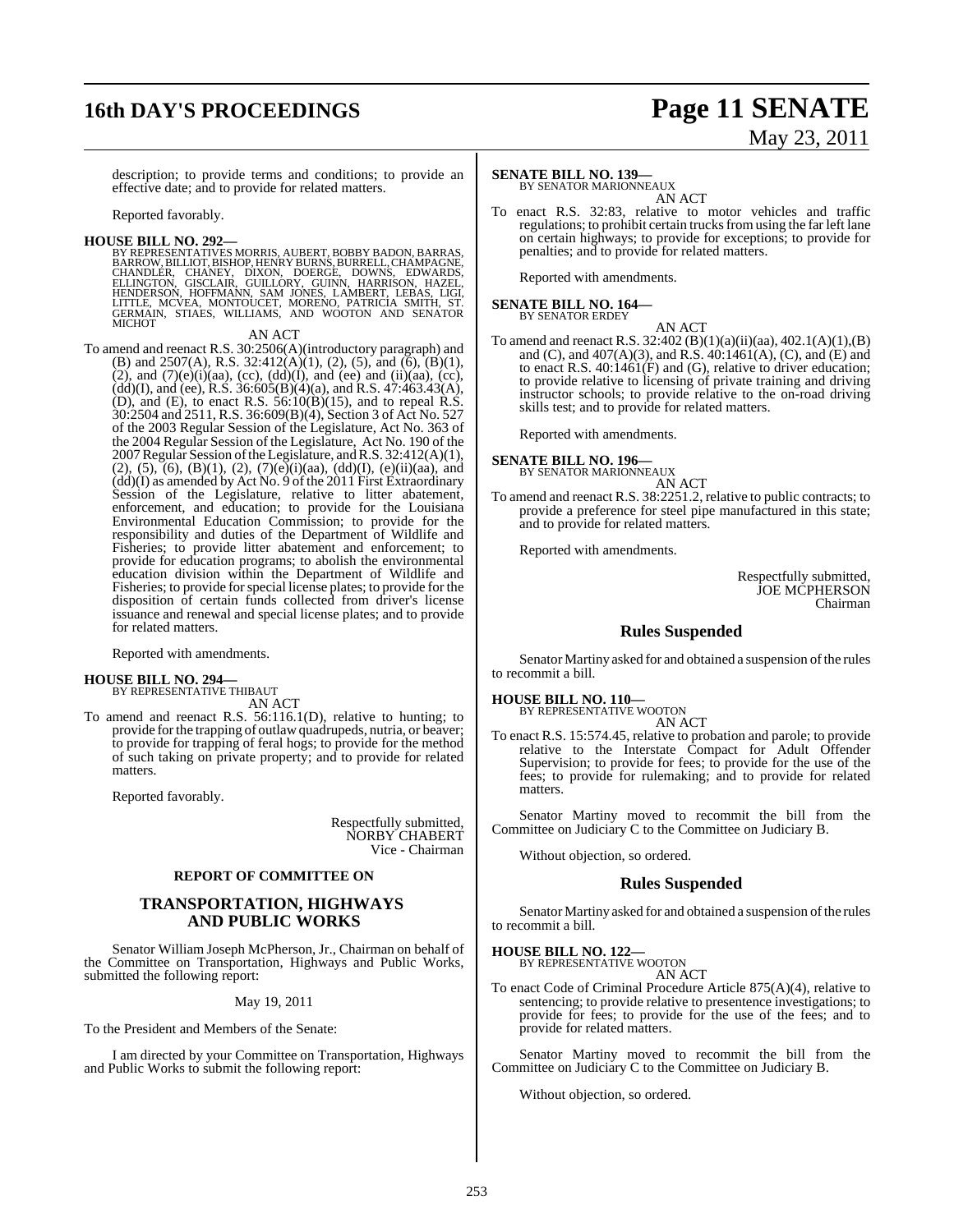## **Rules Suspended**

Senator Smith asked for and obtained a suspension of the rules to recommit a bill.

#### **HOUSE BILL NO. 344—**

BY REPRESENTATIVE HUTTER AN ACT

To amend and reenact R.S. 9:1123.102(11), relative to condominiums; to require a ten-day grace period for paying condominium assessments; to provide for limitations on charges for later payment of assessments; to require unit owners' association to provide written or electronic notice; and to provide for related matters.

Senator Smith moved to recommit the bill from the Committee on Judiciary A to the Committee on Commerce, Consumer Protection, and International Affairs.

Without objection, so ordered.

#### **Rules Suspended**

Senator Chaisson asked for and obtained a suspension of the rules to recommit a bill.

#### **HOUSE BILL NO. 119—** BY REPRESENTATIVE SEABAUGH

AN ACT

To amend and reenact Code of Criminal Procedure Article 163.1(B) and to enact Code of Criminal Procedure Article 163.1(D), relative to search warrants for bodily samples; to provide for the execution of search warrants for certain bodily samples; to provide immunity from liability for persons executing a search warrant for bodily samples; to provide for definitions; and to provide for related matters.

Senator Chaisson moved to recommit the bill from the Committee on Judiciary C to the Committee on Judiciary B.

Without objection, so ordered.

### **Special Order of the Day No. 1**

# **HOUSE BILL NO. 519—** BY REPRESENTATIVE DANAHAY

AN ACT

To enact R.S. 17:2.1 and to repeal R.S. 17:2.2, relative to redistricting; to provide for election districts for the State Board of Elementary and Secondary Education; to provide for election of members; to provide for effectiveness; and to provide for related matters.

The bill was read by title. Senator Kostelka moved the final passage of the bill.

### **ROLL CALL**

The roll was called with the following result:

Jackson<br>Kostelka

LaFleur

Martiny<br>Michot

#### YEAS

| Mr. President |  |
|---------------|--|
| Adley         |  |
| Alario        |  |
| Amedee        |  |
| Appel         |  |
| <b>Broome</b> |  |
| Cheek         |  |
| Claitor       |  |
| Crowe         |  |
| Donahue       |  |
| Dorsey        |  |
| Total - 33    |  |

Erdey Morrish<br>
Gautreaux Mount Gautreaux Mount<br>
Heitmeier Murray Heitmeier Murra<br>
Jackson Perry Peterson<br>Riser Long Shaw<br>Martiny Smith Michot Thompson<br>Mills Walsworth Mills Walsworth<br>Morrell Willard-Le Willard-Lewis

# **Page 12 SENATE 16th DAY'S PROCEEDINGS**

**NAYS** 

#### ABSENT

Chabert McPherson Quinn<br>Marionneaux Nevers Marionneaux Total - 5

Guillory Total - 1

The Chair declared the bill was passed and ordered it sent to the House. Senator Kostelka moved to reconsider the vote by which the bill was passed and laid the motion on the table.

#### **Rules Suspended**

Senator Chaisson asked for and obtained a suspension of the rules to pass over Senate Resolutions on Third Reading and Final Passage.

#### **Senate Bills and Joint Resolutions on Third Reading and Final Passage**

**SENATE BILL NO. 155—** BY SENATOR MARTINY

AN ACT

To amend and reenact Children's Code Articles 1187 and 1188(C) and to enact R.S. 40:73(E), relative to adoptions; to provide for accessing original birth certificates under certain circumstances; and to provide for related matters.

On motion of Senator Martiny, the bill was read by title and returned to the Calendar, subject to call.

**SENATE BILL NO. 72—**<br>BY SENATORS MICHOT, ALARIO, APPEL, CROWE, MARTINY, SMITH<br>AND THOMPSON AN ACT

To amend and reenact R.S. 51:2461, relative to the Louisiana Quality Jobs Program; to extend the deadline for applicationsto receive tax credits or rebates; and to provide for related matters.

The bill was read by title. Senator Michot moved the final passage of the bill.

### **ROLL CALL**

The roll was called with the following result:

#### YEAS

Mr. President Gautreaux Morrell Dorsey Michot Walsworth<br>
Erdey Mills Willard-Le Total - 33

Total - 0

Total - 6

Adley Guillory Morrish Heitmeier Mount<br>Jackson Murray Amedee Jackson Murray Appel Kostelka Perry LaFleur Riser<br>Long Shaw Cheek Long Shaw<br>Crowe Marionneaux Smith Crowe Marionneaux<br>
Donahue Martiny Martiny Thompson<br>
Michot Walsworth

NAYS

#### ABSENT

Chabert McPherson Peterson Claitor Nevers Quinn

Willard-Lewis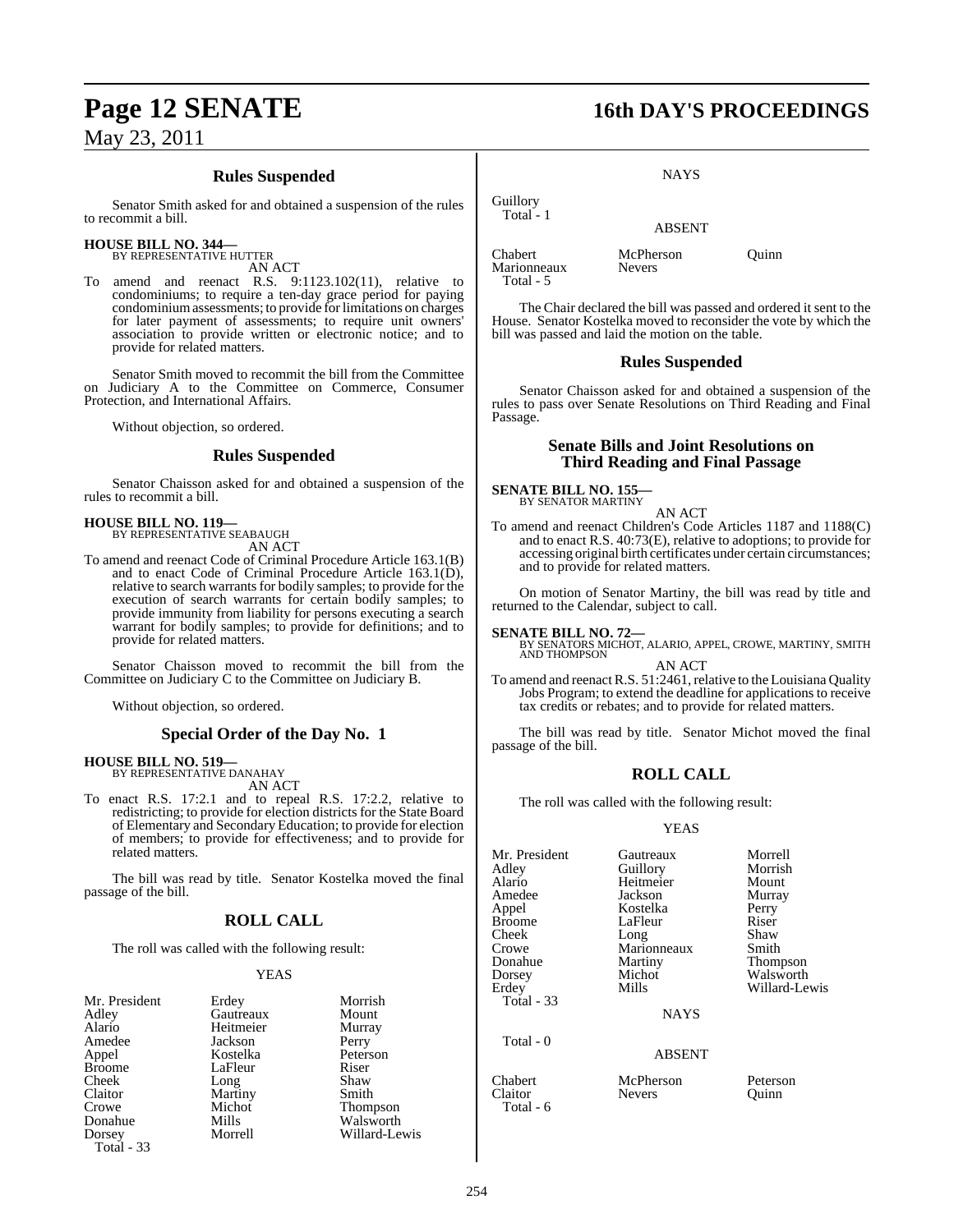# **16th DAY'S PROCEEDINGS Page 13 SENATE**

The Chair declared the bill was passed and ordered it sent to the House. Senator Michot moved to reconsider the vote by which the bill was passed and laid the motion on the table.

#### **Mr. President in the Chair**

**SENATE BILL NO. 130—** BY SENATOR DONAHUE

AN ACT

To amend and reenact R.S. 37:1866(A)(1), relative to secondhand dealers; to provide for means of reporting; and to provide for related matters.

#### **Floor Amendments**

Senator Marionneaux sent up floor amendments.

#### **SENATE FLOOR AMENDMENTS**

Amendments proposed by Senator Donahue to Engrossed Senate Bill No. 130 by Senator Donahue

AMENDMENT NO. 1 On page 1, line 2, delete "(1)"

AMENDMENT NO. 2 On page 1, line 5, delete "(1)"

#### AMENDMENT NO. 3

On page 1, between lines 16 and 17, insert the following:

"(2) In the event transactional information is transmitted electronically pursuant to Subparagraph (1)(a) of this Subsection, the **The** appropriate law enforcement official may, for purposes of an investigation of a crime relating to a particular secondhand transaction, request the secondhand dealer to mail or fax such official the personally identifiable information relating to such transaction under investigation. The secondhand dealer shall deliver the personally identifiable information relating to the identified transaction to the appropriate law enforcement official within twenty-four hours of the request. In the event the second hand dealer transfers information in printed form pursuant to Subparagraph  $(1)(b)$ or  $(1)(c)$  of this Subsection, the secondhand dealer shall not also be required to transmit such information in electronic form pursuant to Subparagraph  $(1)(a)$  of this Subsection."

On motion of Senator Marionneaux, the amendments were adopted.

The bill was read by title. Senator Donahue moved the final passage of the amended bill.

## **ROLL CALL**

The roll was called with the following result:

#### YEAS

| Mr. President | Gautreaux | Mount         |
|---------------|-----------|---------------|
| Adley         | Guillory  | Murray        |
| Alario        | Heitmeier | Perry         |
| Amedee        | Jackson   | Peterson      |
| Appel         | Kostelka  | Riser         |
| <b>Broome</b> | LaFleur   | Shaw          |
| Cheek         | Long      | Smith         |
| Claitor       | Martiny   | Thompson      |
| Crowe         | Michot    | Walsworth     |
| Donahue       | Mills     | Willard-Lewis |
| Dorsey        | Morrell   |               |
| Erdey         | Morrish   |               |
| Total - 34    |           |               |
|               | NAYS      |               |

Total - 0

# May 23, 2011

#### ABSENT

Chabert McPherson Quinn<br>Marionneaux Nevers Marionneaux Total - 5

The Chair declared the amended bill was passed, ordered reengrossed and sent to the House. Senator Donahue moved to reconsider the vote by which the bill was passed and laid the motion on the table.

# **SENATE BILL NO. 133—** BY SENATOR MARIONNEAUX

AN ACT To amend and reenact R.S. 40:1300.256(B)(13), to enact R.S. 40:1300.256(A)(5), and to repeal R.S. 40:1300.256(B)(5), relative to prohibiting smoking in certain places; to provide for restrictions; to provide relative to exceptions; and to provide for related matters.

On motion of Senator Broome, the bill was read by title and returned to the Calendar, subject to call.

#### **SENATE BILL NO. 154—**

BY SENATOR MURRAY

AN ACT To amend and reenact R.S. 22:1053(A), (B), and (C), relative to health insurance; to provide for coverage of step therapy or fail first protocols; to provide for any health care coverage plan which includes prescription benefits as part of its policy or contract; to provide for the duration of step therapy or fail first protocol when treatment is deemed ineffective; and to provide for related matters.

On motion of Senator Murray, the bill was read by title and returned to the Calendar, subject to call.

#### **SENATE BILL NO. 217—** BY SENATOR LONG

AN ACT To amend and reenact R.S. 25:342(B)(3)(c) through (i), 352(A) and  $(B)(2)(b)$ , 380.141(A), 380.142(A), (C), and (E), 380.143(B)(4) and  $(C)(2)$ , 380.144, 380.145(A), (B),  $(C)(2)(a)$  and (b)(iii), 380.146, and to enact R.S. 25:380.147, R.S. 36:744(DD) and 801.21, and to repeal R.S. 25:380.143(C)(3) and R.S.  $36:209(W)(2)$  and  $(Y)$ , relative to the Louisiana Political Museum and Hall of Fame; to transfer all powers, duties, employees, and responsibilities from the jurisdiction of the office of state museums in the Department of Culture, Recreation and Tourism to the Department of State; to provide relative to the governing authority of the museum, including its composition, powers, duties, responsibilities, meetings, employees, and officers; to provide for the adoption of rules, regulations and fees; to provide for receipt and use of funds, property, and self-generated revenue; to provide relative to the authority of the museum with respect to the museum; to provide relative to personnel and budgets of the museum; to provide for an effective date; and to provide for related matters.

#### **Floor Amendments**

Senator Marionneaux sent up floor amendments.

#### **SENATE FLOOR AMENDMENTS**

Amendments proposed by Senator Marionneaux on behalf of the Legislative Bureau to Engrossed Senate Bill No. 217 by Senator Long

#### AMENDMENT NO. 1

On page 1, line 2, following "through" and before "," change "(i)" to "(h)"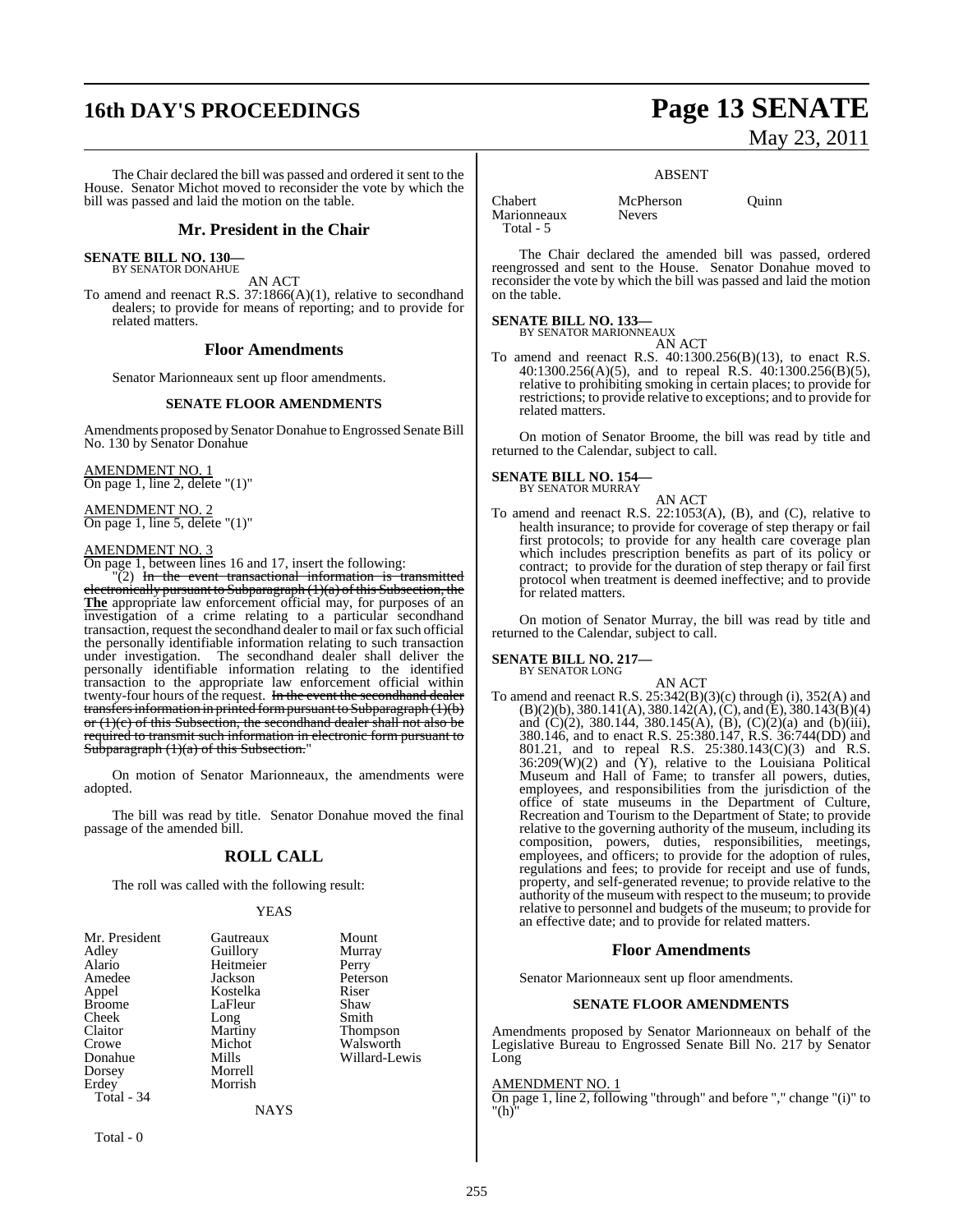#### AMENDMENT NO. 2

On page 1, line 5, following "repeal R.S." and before "and" change " $25\overline{380}$ .143(C)(3)" to " $25\overline{.342}$ (B)(3)(i) and 380.143 (C)(3)"

#### AMENDMENT NO. 3

On page 1, line 17, following "through" and before "," change "(i)" to "(h)"

AMENDMENT NO. 4 On page 5, line 9, following "behalf" and before "and" insert "of"

#### AMENDMENT NO. 5

On page 7, line 24, following "**as**" and before "**necessary**" change "**is**" to "**are**"

#### AMENDMENT NO. 6

On page 8, line 9, following "R.S." and before "and" change " $25:\overline{380}.143(C)(3)$ " to " $25:342(B)(3)(i)$  and  $380.143(C)(3)$ "

#### AMENDMENT NO. 7

On page 8, line 16, following " shall" and before "on" change "only become effective" to "become effective only"

On motion of Senator Marionneaux, the amendments were adopted.

### **Floor Amendments**

Senator Long proposed the following amendments.

#### **SENATE FLOOR AMENDMENTS**

Amendments proposed by Senator Long to Engrossed Senate Bill No. 217 by Senator Long

AMENDMENT NO. 1

On page 3, line 28 after "authority." insert "**The secretary of state shall, to the greatest extent possible, appoint at least one member who resides in each congressional district.**"

On motion of Senator Long, the amendments were adopted.

The bill was read by title. Senator Long moved the final passage of the amended bill.

## **ROLL CALL**

The roll was called with the following result:

#### YEAS

| Mr. President | Gautreaux     | Morrell         |
|---------------|---------------|-----------------|
| Adley         | Guillory      | Morrish         |
| Alario        | Heitmeier     | Mount           |
| Amedee        | Jackson       | Murray          |
| Appel         | Kostelka      | Peterson        |
| <b>Broome</b> | LaFleur       | Riser           |
| Cheek         | Long          | Shaw            |
| Crowe         | Marionneaux   | Smith           |
| Donahue       | Martiny       | <b>Thompson</b> |
|               | Michot        | Walsworth       |
| Dorsey        | Mills         | Willard-Lewis   |
| Erdey         |               |                 |
| Total - 33    |               |                 |
|               | <b>NAYS</b>   |                 |
| Claitor       |               |                 |
| Total - 1     |               |                 |
|               | <b>ABSENT</b> |                 |
|               |               |                 |
| Chabert       | <b>Nevers</b> | uınn            |

McPherson Perry Total - 5

The Chair declared the amended bill was passed, ordered reengrossed and sent to the House. Senator Long moved to reconsider the vote by which the bill was passed and laid the motion on the table.

#### **Senate Bills and Joint Resolutions on Third Reading and Final Passage, Subject to Call**

### **Called from the Calendar**

Senator Riser asked that Senate Bill No. 21 be called from the Calendar.

#### **SENATE BILL NO. 21—** BY SENATOR RISER

AN ACT

To amend and reenact R.S.  $47:305(D)(1)(c)$  and (p), relative to exemptions from the sales and use taxes of the state; to provide an exemption for certain water; and to provide for related matters.

#### **Floor Amendments**

Senator Marionneaux sent up floor amendments.

#### **SENATE FLOOR AMENDMENTS**

Amendments proposed by Senator Marionneaux on behalf of the Legislative Bureau to Engrossed Senate Bill No. 21 by Senator Riser

#### AMENDMENT NO. 1

On page 1, line 17, following "**in**" change "**R.S. 47:305(D)(1)(p)**" to "**Subparagraph (p) of this Paragraph**"

On motion of Senator Marionneaux, the amendments were adopted.

The bill was read by title. Senator Riser moved the final passage of the amended bill.

## **ROLL CALL**

The roll was called with the following result:

#### YEAS

| Adley<br>Alario<br>Amedee<br>Cheek<br>Crowe<br>Erdey<br>Gautreaux<br>Kostelka<br>Total - 22 | LaFleur<br>Long<br>Michot<br>Mills<br>Morrell<br>Morrish<br>Mount<br>Perry<br><b>NAYS</b> | Riser<br>Shaw<br>Smith<br>Thompson<br>Walsworth<br>Willard-Lewis |
|---------------------------------------------------------------------------------------------|-------------------------------------------------------------------------------------------|------------------------------------------------------------------|
| Appel<br><b>Broome</b><br>Claitor<br>Donahue<br>Total - 11                                  | Dorsey<br>Guillory<br>Heitmeier<br>Jackson<br><b>ABSENT</b>                               | Martiny<br>Murray<br>Peterson                                    |
| Mr. President<br>Chabert<br>Total - 6                                                       | Marionneaux<br>McPherson                                                                  | <b>Nevers</b><br>Ouinn                                           |

The Chair declared the amended bill was passed, ordered reengrossed and sent to the House. Senator Riser moved to reconsider the vote by which the bill was passed and laid the motion on the table.

# **Page 14 SENATE 16th DAY'S PROCEEDINGS**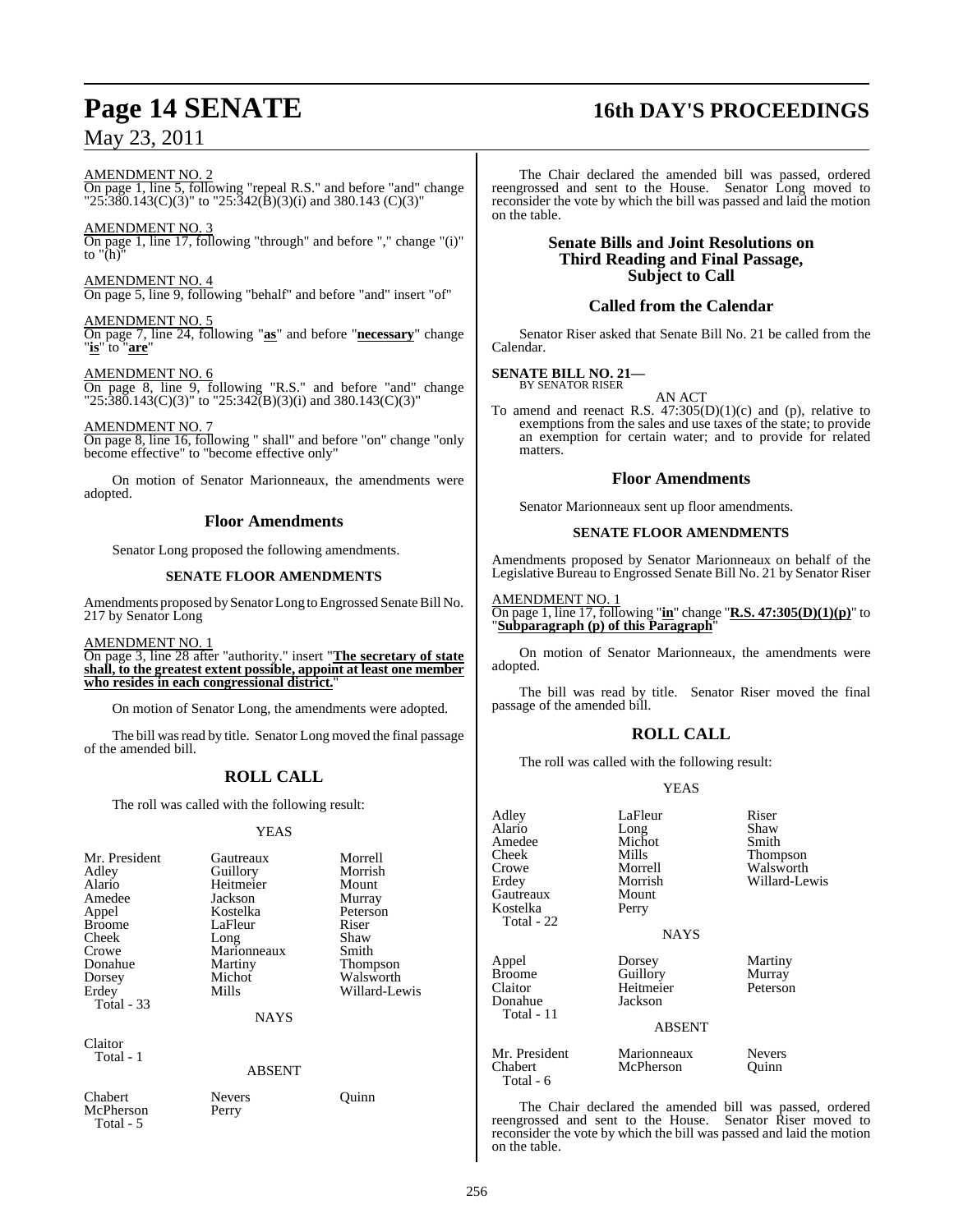# **16th DAY'S PROCEEDINGS Page 15 SENATE**

# May 23, 2011

## **Called from the Calendar**

Senator Amedee asked that Senate Bill No. 122 be called from the Calendar.

#### **SENATE BILL NO. 122—**

BY SENATOR AMEDEE

AN ACT

To amend and reenact R.S.  $33:1236(30)(b)(i)$ , (iii), (iv), and (vi), relative to the powers of local governing authorities; to authorize the governing authority of Ascension Parish to require and compel property owners to remove debris, wrecked or used motor vehicles, or any other discarded or abandoned items on their property; to authorize the governing authority to adopt ordinances placing any cost incurred for removal of such debris or items on the ad valorem tax bills of the parish; to authorize a collection fee for the sheriff of such parish; to provide relative to any action brought to contest the placing of such costs on the tax bills; and to provide for related matters.

#### **Floor Amendments**

Senator Marionneaux sent up floor amendments.

#### **SENATE FLOOR AMENDMENTS**

Amendments proposed by Senator Marionneaux on behalf of the Legislative Bureau to Engrossed Senate Bill No. 122 by Senator Amedee

AMENDMENT NO. 1 On page 2, line 19, delete "\* \* \*"

On motion of Senator Marionneaux, the amendments were adopted.

The bill was read by title. Senator Amedee moved the final passage of the amended bill.

#### **ROLL CALL**

The roll was called with the following result:

#### YEAS

| Mr. President<br>Adley<br>Alario<br>Amedee<br>Appel<br><b>Broome</b><br>Cheek | Gautreaux<br>Guillory<br>Heitmeier<br>Jackson<br>Kostelka<br>LaFleur | Morrish<br>Mount<br>Murray<br>Peterson<br>Riser<br>Shaw<br>Smith |
|-------------------------------------------------------------------------------|----------------------------------------------------------------------|------------------------------------------------------------------|
| Crowe<br>Donahue<br>Dorsey<br>Erdey<br>Total - 32                             | Long<br>Martiny<br>Michot<br>Mills<br>Morrell<br><b>NAYS</b>         | Thompson<br>Walsworth<br>Willard-Lewis                           |
| Claitor<br>Total - 1                                                          | <b>ABSENT</b>                                                        |                                                                  |
| Chabert                                                                       | McPherson                                                            | Perry                                                            |

## Marionneaux Nevers Quinn Total - 6

The Chair declared the amended bill was passed, ordered reengrossed and sent to the House. Senator Amedee moved to reconsider the vote by which the bill was passed and laid the motion on the table.

### **Called from the Calendar**

Senator Amedee asked that Senate Bill No. 157 be called from the Calendar.

#### **SENATE BILL NO. 157—** BY SENATOR AMEDEE

AN ACT

To enact Subpart K of Part VI of Chapter 1 of Title 51 of the Louisiana Revised Statutes of 1950, to be comprised of R.S. 51:300.33, relative to the Lamar-Dixon Expo Center in Ascension Parish; to provide relative to corporate sponsorship and revenue generation; and to provide for related matters.

#### **Floor Amendments**

Senator Marionneaux sent up floor amendments.

#### **SENATE FLOOR AMENDMENTS**

Amendments proposed by Senator Marionneaux on behalf of the Legislative Bureau to Engrossed Senate Bill No. 157 by Senator Amedee

AMENDMENT NO. 1

On page 1, line 11, following "**Expo**" insert "**Center**"

On motion of Senator Marionneaux, the amendments were adopted.

The bill was read by title. Senator Amedee moved the final passage of the amended bill.

#### **ROLL CALL**

The roll was called with the following result:

#### YEAS

| Mr. President     | Gautreaux     | Morrish       |
|-------------------|---------------|---------------|
| Adley             | Guillory      | Mount         |
| Alario            | Heitmeier     | Murray        |
| Amedee            | Jackson       | Perry         |
| Appel             | Kostelka      | Peterson      |
| <b>Broome</b>     | LaFleur       | Riser         |
| Cheek             | Long          | Shaw          |
| Claitor           | Marionneaux   | Smith         |
| Crowe             | Martiny       | Thompson      |
| Donahue           | Michot        | Walsworth     |
| Dorsey            | Mills         | Willard-Lewis |
| Erdey             | Morrell       |               |
| <b>Total - 35</b> |               |               |
|                   | <b>NAYS</b>   |               |
| Total - 0         |               |               |
|                   | <b>ABSENT</b> |               |
| Chabert           | <b>Nevers</b> |               |
| McPherson         | Ouinn         |               |
| T11               |               |               |

#### ABSENT

Chabert Nevers<br>
McPherson Quinn Quinn Total - 4

The Chair declared the amended bill was passed, ordered reengrossed and sent to the House. Senator Amedee moved to reconsider the vote by which the bill was passed and laid the motion on the table.

#### **Rules Suspended**

Senator Mount asked for and obtained a suspension of the rules to revert to the Morning Hour.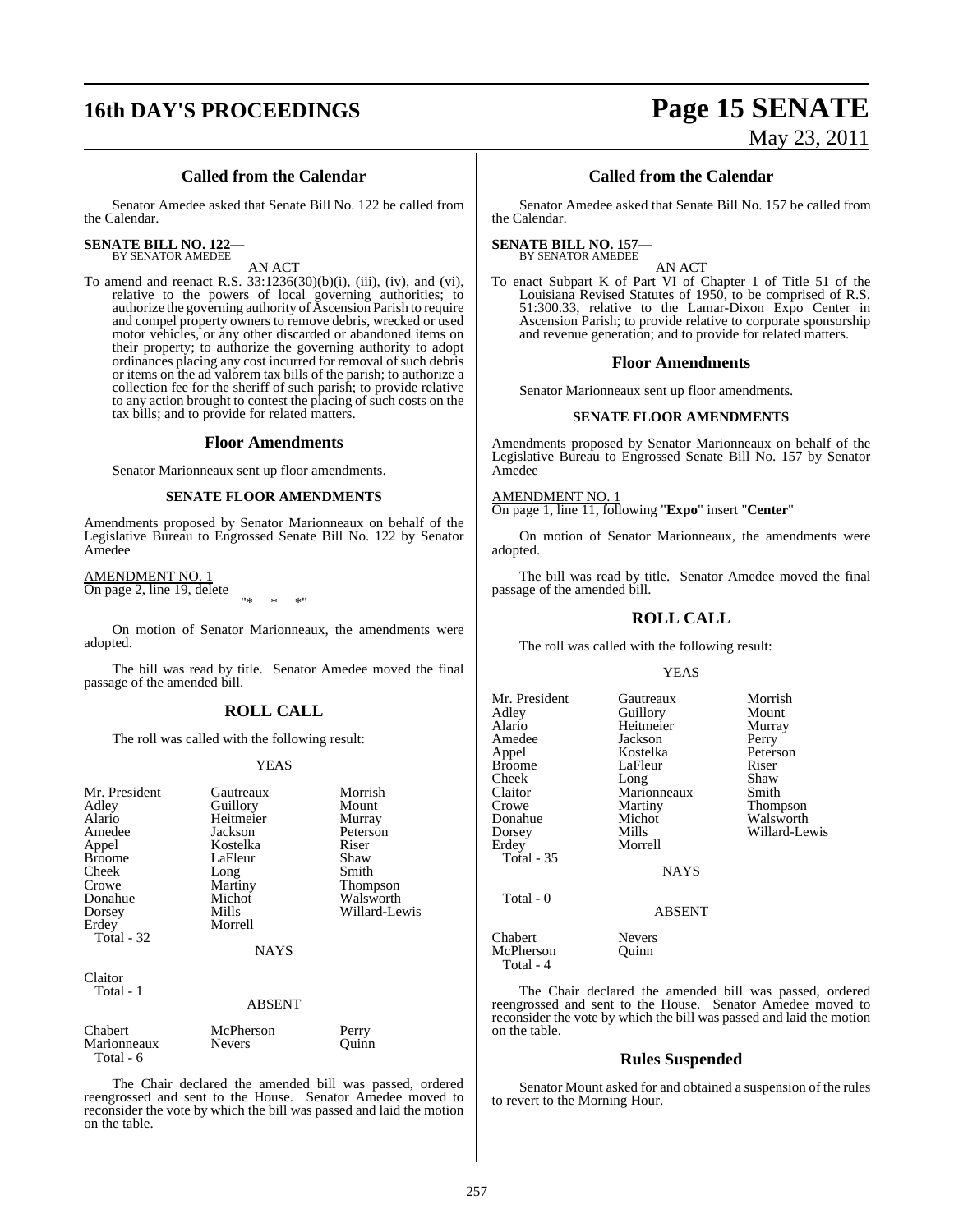## **Introduction of Senate Resolutions**

**SENATE RESOLUTION NO. 58—**

BY SENATOR ALARIO A RESOLUTION

To commend and congratulate Miss Jada O'Blanc of Gueydan, Louisiana, as the 2011 Louisiana Association of Fairs and Festivals Queen of Queens.

The resolution was read by title and placed on the Calendar for a second reading.

# **SENATE RESOLUTION NO. 59—** BY SENATOR JACKSON

A RESOLUTION

To express the sincere condolences of the Senate of the Legislature of Louisiana upon the death of Dr. Jean Chenier Brierre.

The resolution was read by title and placed on the Calendar for a second reading.

#### **SENATE RESOLUTION NO. 60—** BY SENATOR MARTINY

A RESOLUTION

To recognize May 24, 2011, as Dental Hygiene Day and to commend the Louisiana Dental Hygienists' Association and dental hygienists around the state for their outstanding contributionsto the oral health of citizens of the state of Louisiana.

The resolution was read by title and placed on the Calendar for a second reading.

#### **SENATE RESOLUTION NO. 61—** BY SENATOR LAFLEUR

A RESOLUTION

To commend the village of Reeves on its one hundredth anniversary.

The resolution was read by title and placed on the Calendar for a second reading.

### **Introduction of Senate Concurrent Resolutions**

Senator Broome asked for and obtained a suspension of the rules to read Senate Concurrent Resolutions a first and second time.

# **SENATE CONCURRENT RESOLUTION NO. 42—** BY SENATOR LONG AND REPRESENTATIVE NOWLIN

A CONCURRENT RESOLUTION

To commend the St. Mary's High School of Natchitoches baseball team for winning the 2011 Class 1A State Championship.

The resolution was read by title and placed on the Calendar for a second reading.

#### **SENATE CONCURRENT RESOLUTION NO. 43—** BY SENATOR LONG

A CONCURRENT RESOLUTION

To commend the Northwestern State University of Louisiana "Spirit of Northwestern Demon Marching Band" on its one hundredth anniversary.

The resolution was read by title and placed on the Calendar for a second reading.

# **SENATE CONCURRENT RESOLUTION NO. 44—** BY SENATOR MARTINY

#### A CONCURRENT RESOLUTION

To urge and request the chief justice of the Louisiana Supreme Court to create a Families in Need of Services Commission that will study and issue recommendations regarding the governance, structure, target population, and necessary legislation for a Louisiana Families in Need of Services (FINS) system by submitting a report of its findings and recommendations to the

# **Page 16 SENATE 16th DAY'S PROCEEDINGS**

Louisiana Legislature thirty days prior to the convening of the 2012 Regular Session of the Legislature.

The resolution was read by title and referred by the President to the Committee on Health and Welfare.

## **Reports of Committees**

The following reports of committees were received and read:

### **REPORT OF COMMITTEE ON**

## **FINANCE**

Senator Michael J. "Mike" Michot, Chairman on behalf of the Committee on Finance, submitted the following report:

#### May 23, 2011

To the President and Members of the Senate:

I am directed by your Committee on Finance to submit the following report:

#### **SENATE BILL NO. 83—** BY SENATOR DONAHUE

AN ACT

To amend and reenact R.S. 39:1554(E) and to enact Part IV-A of Chapter 10 of Title 38 of the Louisiana Revised Statutes of 1950, to be comprised of R.S. 38:2271, and Subpart B-1 of Part III of Chapter 17 of Subtitle III of Title 39 of the Louisiana Revised Statutes of 1950, comprised of R.S. 39:1598.1, and R.S.  $39:1661(D)$  and  $1671(H)$ , relative to purchasing by certain public entities; to authorize the use of reverse auctions by certain public entities for the purchase of certain materials, supplies, services, products, or equipment; to provide for public notice; to provide for an effective date; and to provide for related matters.

Reported favorably.

## **SENATE BILL NO. 108—**

BY SENATOR RISER

AN ACT To amend and reenact R.S. 18:402(F) and 1352, relative to the Louisiana Election Code; to provide relative to the use of voting machines in elections; to provide for the use of paper ballots in elections; to provide relative to tax elections; to provide that local tax elections can only be held at the same time as statewide and congressional primary elections; to provide a limitation on the number of emergency tax elections that can be held; and to provide for related matters.

Reported favorably.

# **SENATE BILL NO. 213—** BY SENATOR MICHOT

AN ACT

To enact Subpart E of Chapter 1 of Subtitle I of Title 39 of the Louisiana Revised Statutes of 1950, to be comprised of R.S. 39:17 through 20, relative to governmental portal services; to establish the Louisiana Enhanced Governmental Access Portal within the division of administration; to provide for the duties and functions of the commissioner of administration relative to the governmental portal; to provide for outsourcing of certain portal services; to provide for an effective date; and to provide for related matters.

Reported with amendments.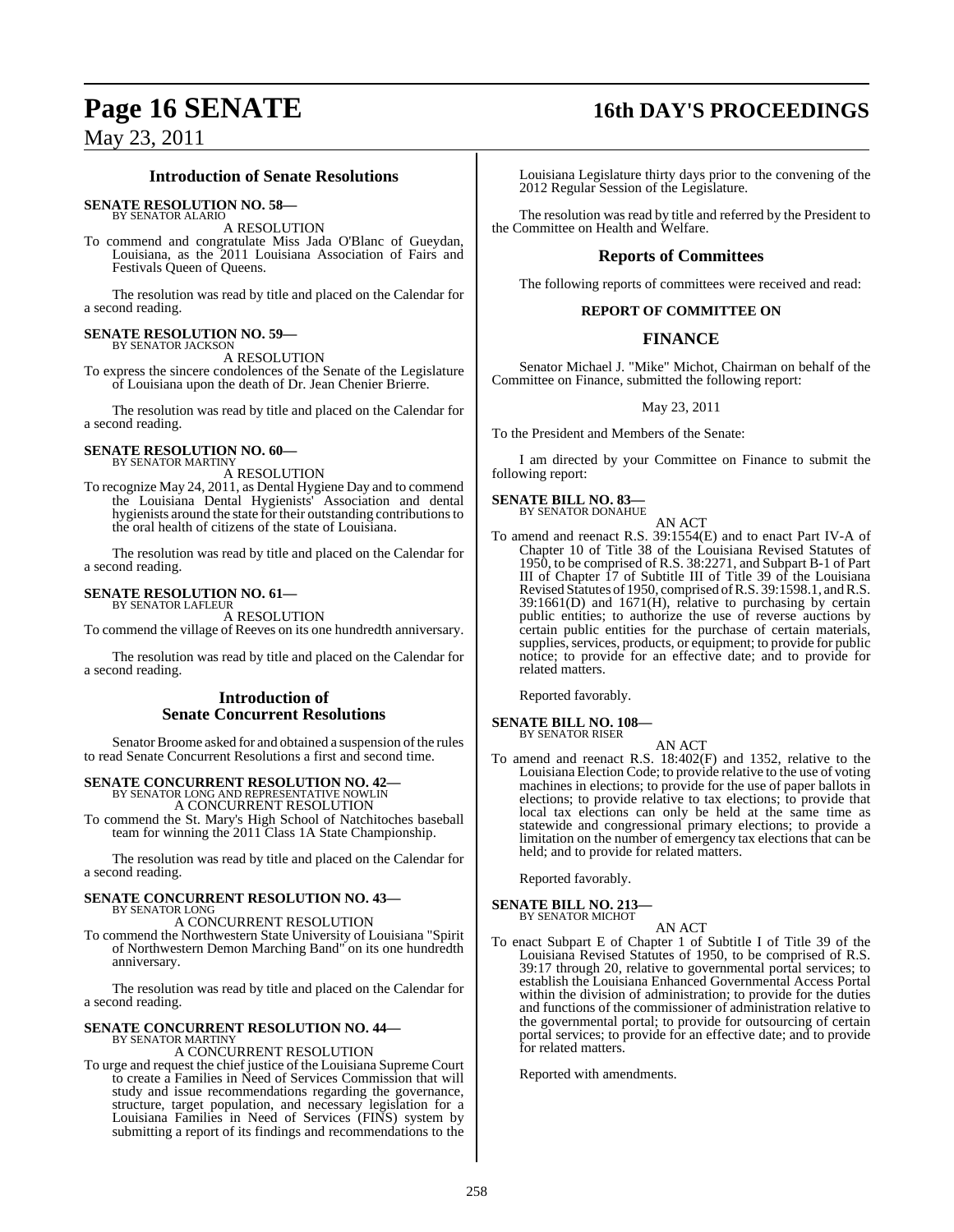# **16th DAY'S PROCEEDINGS Page 17 SENATE**

#### **SENATE BILL NO. 227—** BY SENATOR MILLS

AN ACT

To enact R.S. 39:1800.8, relative to state correctional facilities; to provide with respect to state correctional facilities and contracts for private management of such facilities; and to provide for related matters.

Reported by substitute.

# **HOUSE BILL NO. 38—** BY REPRESENTATIVE RITCHIE

AN ACT To enact R.S. 13:2072.1, relative to court costs in the City Court of Bogalusa; to provide for additional court costs in misdemeanor

and traffic matters; to provide for the collection and use of the funds; and to provide for related matters.

Reported favorably.

**HOUSE BILL NO. 52—** BY REPRESENTATIVE HENDERSON AN ACT

To enact R.S. 13:2501.1(N), relative to court costs in the Traffic Court of New Orleans; to provide for an increase in court costs; to provide for use of the funds; and to provide for related matters.

Reported favorably.

**HOUSE BILL NO. 60—** BY REPRESENTATIVE GUILLORY

AN ACT To enact R.S. 33:447.8, relative to the mayor's court of the town of Basile; to authorize an increase in court costs for violations of municipal ordinances; and to provide for related matters.

Reported favorably.

**HOUSE BILL NO. 224—** BY REPRESENTATIVE NOWLIN

AN ACT

To amend and reenact R.S. 13:996.22(A), relative to court costs in the Tenth Judicial District Court; to provide for additional court costs in criminal matters; and to provide for related matters.

Reported favorably.

**HOUSE BILL NO. 407—** BY REPRESENTATIVES WHITE AND POPE AND SENATOR ERDEY AN ACT

To enact R.S. 13:996.68, relative to the Twenty-First Judicial District Court in Livingston Parish; to establish a judicial building fund; to provide for ownership and control of the fund; to provide for costs of court; to provide for a service charge per filing in civil matters; to provide for recordation fees; to provide for dedication, purposes, and disbursement of such funds; to provide for the reduction of fees in certain circumstances; to authorize cooperative endeavor agreements; and to provide for related matters.

Reported favorably.

# **HOUSE BILL NO. 556—** BY REPRESENTATIVE FOIL

AN ACT

To amend and reenact Code of Criminal Procedure Article 887(F)(1), relative to liability for costs; to provide for court costs in

# May 23, 2011

criminal matters; to increase such costs; to authorize the use of such costs for the implementation of an integrated juvenile justice information system; and to provide for related matters.

Reported favorably.

Respectfully submitted, MICHAEL J. "MIKE" MICHOT Chairman

#### **REPORT OF COMMITTEE ON**

### **RETIREMENT**

Senator D.A. "Butch" Gautreaux, Chairman on behalf of the Committee on Retirement, submitted the following report:

May 23, 2011

To the President and Members of the Senate:

I am directed by your Committee on Retirement to submit the following report:

#### **SENATE BILL NO. 6—** BY SENATOR GAUTREAUX

AN ACT

To enact R.S. 11:887.1, relative to the Teachers' Retirement System of Louisiana; to provide for payment of unfunded accrued liability by an employer that withdraws some or all of its employees from the retirement system; to provide for all other withdrawal liabilities of such employers; to provide for determination of amount of withdrawal liability payment and collection of same; to provide an effective date; and to provide for related matters.

Reported with amendments.

# **SENATE BILL NO. 9—** BY SENATOR GAUTREAUX

AN ACT

To amend and reenact R.S. 11:429(B), relative to the purchase of service credit in the Louisiana State Employees' Retirement System; to provide for the purchase of service credit and the use of such credit for the purposes of attaining eligibility for retirement; to provide relative to the payment of insurance premiums for individuals purchasing such service credit; to provide for an effective date; and to provide for related matters.

Reported with amendments.

**SENATE BILL NO. 10—**

BY SENATOR SHAW

AN ACT

To amend and reenact R.S. 11:102.2(B)(4) and 883.1(A)(2)(a), (C)(4)(a)(introductory paragraph),(b)(introductory paragraph), and  $(c)(i)$ , and  $(G)$ , and to repeal R.S.  $11:883.1(C)(4)(d)$  and  $(e)$ , relative to application of excess investment earnings of the Teachers' Retirement System of Louisiana; to provide for postretirement benefit increases funded from such earnings; and to provide for related matters.

Reported favorably.

# **HOUSE CONCURRENT RESOLUTION NO. 93—** BY REPRESENTATIVE HOFFMANN

A CONCURRENT RESOLUTION To memorialize the Congress of the United States to review and consider eliminating provisions of federal law which reduce Social Security benefits for those receiving pension benefits from federal, state, or local government retirement or pension systems, plans, or funds.

Reported favorably.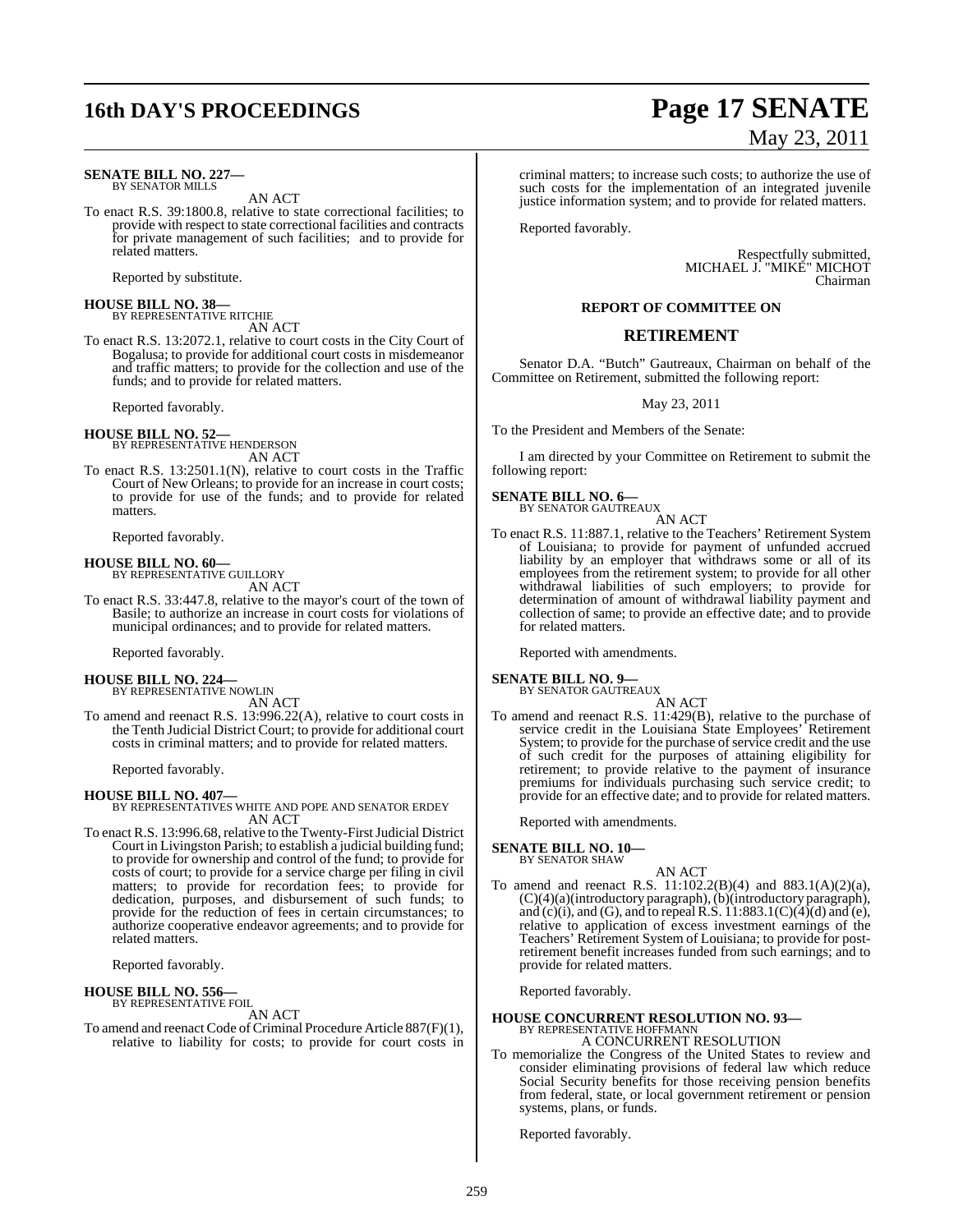# **Page 18 SENATE 16th DAY'S PROCEEDINGS**

## May 23, 2011

#### **HOUSE CONCURRENT RESOLUTION NO. 94—**

BY REPRESENTATIVE GARY SMITH A CONCURRENT RESOLUTION

To memorialize the Congress of the United States to review and consider eliminating provisions of federal law which reduce Social Security benefits for those receiving pension benefits from federal, state, or local government retirement or pension systems, plans, or funds.

Reported favorably.

Respectfully submitted, D.A. "BUTCH" GAUTREAUX Chairman

#### **Privilege Report of the Committee on Senate and Governmental Affairs**

#### **ENROLLMENTS**

Senator Kostelka, Chairman on behalf of the Committee on Senate and Governmental Affairs, submitted the following report:

#### May 23, 2011

To the President and Members of the Senate:

I am directed by your Committee on Senate and Governmental Affairs to submit the following report:

The following Senate Concurrent Resolutions have been properly enrolled: properly enrolled:

**SENATE CONCURRENT RESOLUTION NO. 28**<br>BY SENATORS CHAISSON, ADLEY, ALARIO, AMEDEE, APPEL, BROOME,CHABERT,CHERK,CLAITOR,CROWE,DONAHUE,DORSEY, GROWE, COURCE, GAITRACK, GUILLORY, HEITMEIER, JACKSON, MCHOT, MILLS, MORRELL, MOR

#### To expressthe sincere and heartfelt condolences of the Legislature of To express the sincere and heartfelt condolences of the Legislature of<br>Louisiana upon the passing of renowned businessman and former Louisiana State Senator Ken Hollis and to note his life of public service and his many contributions made on behalf of the citizens of Jefferson Parish, the city of New Orleans, and the state of Louisiana.

SENATE CONCURRENT RESOLUTION NO. 36—<br>
BY SENATORS MOUNT, ADLEY, ALARIO, AMEDEE, APPEL, BROOME, CHABERT, CHAISSON, CHEEK, CLAITOR, CROWE, DONAHUE,<br>
DORSEY, ERDEY, GAUTREAUX, GUILLORY, HEITMEIER, JACKSON,<br>
KOSTELKA, LAFLEUR,

HUTTER, HUVAL, GIROD JACKSON, MICHAEL JACKSON, JOHNSON, ROSALIND JONES, SAM JONES, KATZ, KLECKLEY, LABRUZZO, LAFONTA, LARICATONIC, LOPINTO, LOPINTO, LORUSSO, MCVEA, MONICA, MONTOUCET, MORENO, MORRIS, NORTOUCET, MORENO, MOR

To express the sincere heartfelt condolences of the Legislature of Louisiana upon the death of former state Senator, Guy W. Sockrider, Jr.

> Respectfully submitted, ROBERT W. "BOB" KOSTELKA Chairman

The foregoing Senate Concurrent Resolutions were signed by the President of the Senate.

#### **Privilege Report of the Committee on Senate and Governmental Affairs**

#### **ENROLLMENTS**

Senator Kostelka, Chairman on behalf of the Committee on Senate and Governmental Affairs, submitted the following report:

May 20, 2011

To the President and Members of the Senate:

I am directed by your Committee on Senate and Governmental Affairs to submit the following report:

The following Senate Resolutions have been properly enrolled:

# **SENATE RESOLUTION NO. 5—** BY SENATOR MICHOT

A RESOLUTION

To designate April, 2011, as Esophageal Cancer Awareness Month.

#### **SENATE RESOLUTION NO. 19—**

BY SENATOR CLAITOR A RESOLUTION

To commend I am E (I am Entrepreneur) at Louisiana State University and A and M College at Baton Rouge on being selected to receive the 2010-2011 Most Outstanding New Student Organization at LSU.

**SENATE RESOLUTION NO. 20—** BY SENATOR MOUNT

A RESOLUTION

To commend Louisiana's principals for their continued service to the children of Louisiana and to recognize October 2011 as National Principals Month in Louisiana.

#### **SENATE RESOLUTION NO. 8—**

BY SENATOR BROOME A RESOLUTION

To urge and request the Louisiana State Law Institute to study revising state law to authorize the creation of testamentary and inter vivos trusts to provide for the care of an animal.

**SENATE RESOLUTION NO. 16—**

BY SENATOR CHAISSON A RESOLUTION

To recognize May 4, 2011, as "Louisiana Chemical Industry Day".

**SENATE RESOLUTION NO. 17—**<br>BY SENATOR THOMPSON

- A RESOLUTION
- To commend Norene R. Smith of Monroe, Louisiana, on her many years of service to the Louisiana Community and Technical College System.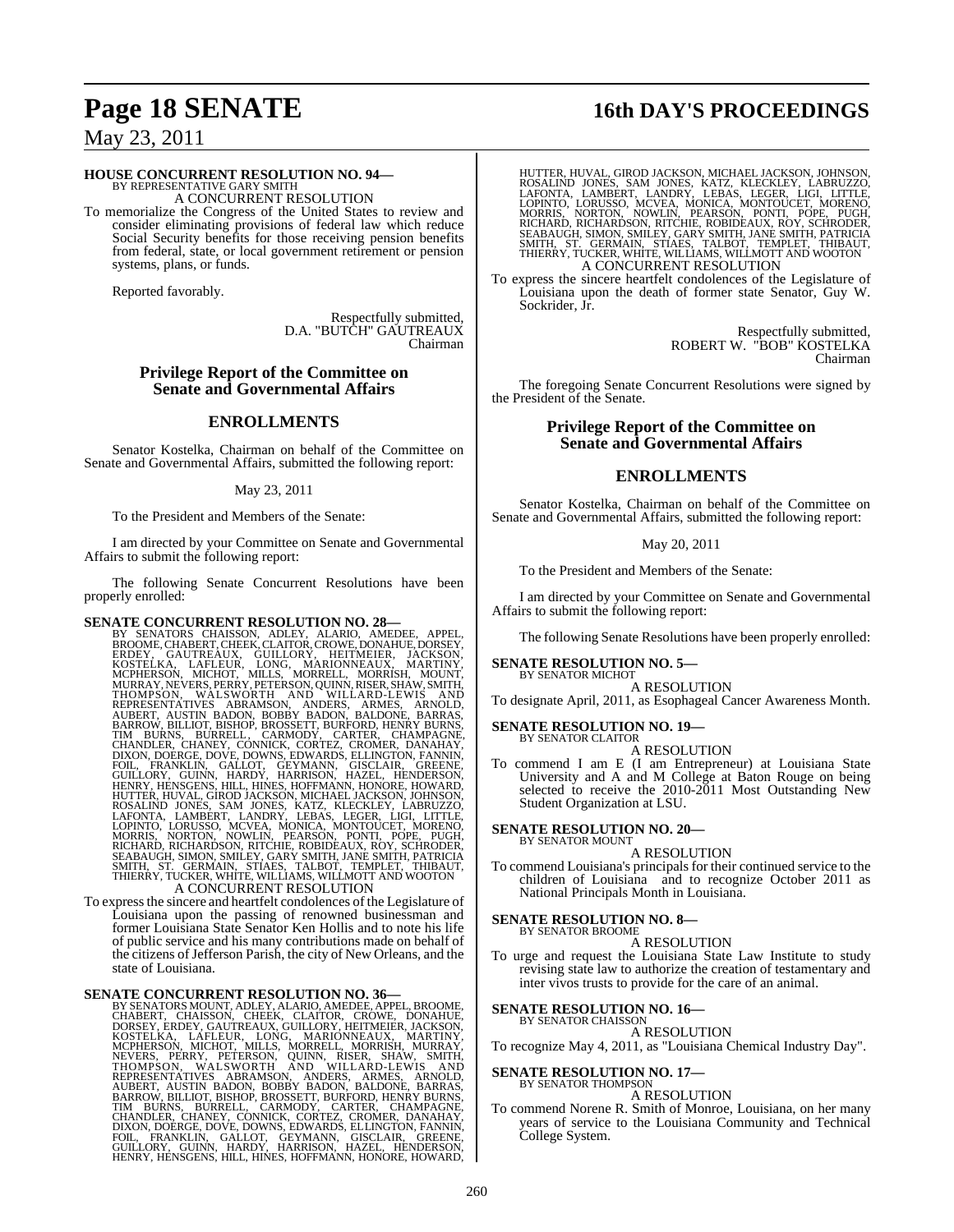# **16th DAY'S PROCEEDINGS Page 19 SENATE**

# May 23, 2011

#### **SENATE RESOLUTION NO. 18—** BY SENATOR WILLARD-LEWIS

A RESOLUTION

To express the sincere condolences of the Senate of the Legislature of Louisiana upon the death of Lavinia Strong Lundy, aged one hundred eight.

#### **SENATE RESOLUTION NO. 21—** BY SENATOR PERRY

A RESOLUTION

To commend DennisJ. Broussard for nearly thirty years of dedicated service on the Board of Directors of Southwest Louisiana Electric Membership Corporation (SLEMCO).

# **SENATE RESOLUTION NO. 22—** BY SENATOR MILLS

A RESOLUTION

To commend the Daniel and Tammy Green family on being selected to receive the Louisiana State Council Knights of Columbus 2010-2011 Family of the Year Award.

#### **SENATE RESOLUTION NO. 23—** BY SENATOR BROOME

A RESOLUTION

To express the sincere condolences of the Senate of the Legislature of Louisiana upon the death of Mildred Clark.

SENATE RESOLUTION NO. 24—<br>BY SENATORS CHAISSON, ADLEY, ALARIO, AMEDEE, APPEL, BROOME, CHABERT, CHEEK, CLAITOR, CROWE, DONAHUE, DORSEY, ERDEY, GAUTREAUX, GUILLORY, HEITMEIER, JACKSON, KOSTELKA, LAFLEUR, LONG, MARIONNEAUX, M A RESOLUTION

To commend and congratulate Sherri Breaux on her selection as the first recipient of the Kevin B. Harrington Award for Excellence in Democracy Education presented by the National Conference of State Legislatures.

#### **SENATE RESOLUTION NO. 25—** BY SENATOR JACKSON

A RESOLUTION

To commend Karen Eubanks Jackson, Founder & CEO of Sisters Network, Inc., for her efforts in education and support of African American women diagnosed with breast cancer.

# **SENATE RESOLUTION NO. 26—** BY SENATOR LAFLEUR

A RESOLUTION

To recognize Tuesday, May 3, 2011, as Louisiana Society of Professional Surveyors Day at the Louisiana State Capitol.

# **SENATE RESOLUTION NO. 27—** BY SENATOR BROOME

A RESOLUTION

To commend Camelot College on the occasion of its twenty-fifth anniversary.

#### **SENATE RESOLUTION NO. 28—** BY SENATOR MORRISH

A RESOLUTION To commend the Hackberry High School girls softball team on winning the 2011 Class C state championship.

#### **SENATE RESOLUTION NO. 29—** BY SENATOR BROOME

A RESOLUTION

To express the sincere condolences of the Senate of the Legislature of Louisiana upon the death of Uyai Idara Imaabasi.

#### **SENATE RESOLUTION NO. 30—** BY SENATOR BROOME

A RESOLUTION

To commend and recognize the first Zion City Elementary School Reunion on June 11, 2011, and its theme "Raising Zion Sixty Years Later".

## **SENATE RESOLUTION NO. 31—**

BY SENATOR BROOME A RESOLUTION

To commend Scott Rogers for outstanding and exemplary service to the Baton Rouge area community.

# **SENATE RESOLUTION NO. 32—** BY SENATORS WALSWORTH AND THOMPSON

A RESOLUTION

To express the sincere condolences of the Senate of the Legislature of Louisiana upon the death of Neville High Football Coach Charlie Brown.

# **SENATE RESOLUTION NO. 33-**<br>BY SENATOR DORSEY

#### A RESOLUTION

To express the sincere and heartfelt condolences of the Senate upon the death of Henry Louis "Dickie" Thurman, Jr., and to pay tribute to his significant contributions to the Southern University's School of Architecture and Engineering.

# **SENATE RESOLUTION NO. 34—** BY SENATORS THOMPSON AND WALSWORTH

A RESOLUTION

To commend and congratulate the players, coaches, and managers of the Carroll High School boys basketball team on winning the Class 3-A state championship.

> Respectfully submitted, ROBERT W. "BOB" KOSTELKA Chairman

The foregoing Senate Resolutions were signed by the President of the Senate and presented to the Secretary of State by the Secretary on May 20, 2011.

### **Message to the Secretary of State**

## **SIGNED SENATE CONCURRENT RESOLUTIONS**

#### May 20, 2011

To the Honorable Secretary of State:

The President of the Senate and the Speaker of the House of Representatives have signed the following Senate Concurrent Resolutions:

#### **SENATE CONCURRENT RESOLUTION NO. 3—**

BY SENATORS NEVERS, ALARIO, JACKSON, LONG, MURRAY AND PETERSON

#### A CONCURRENT RESOLUTION

To memorialize the Congress of the United States to enact laws to establish, implement, and ensure that universal communication is at all times and at all places available to warn the American people of imminent and impending dangers.

**SENATE CONCURRENT RESOLUTION NO. 21**-BY SENATOR DONAHUE, APPEL, BY SENATORS DONAHUE, ADLEY, ALARIO, AMEDEE, APPEL, BROOME, CHABERT, GAUTREAUX, GUILLORY, HEITMEIER, JACKSON, KOSTELIKA, LAFLEUR, LONG, MARIONNEAUX, MARITY, M